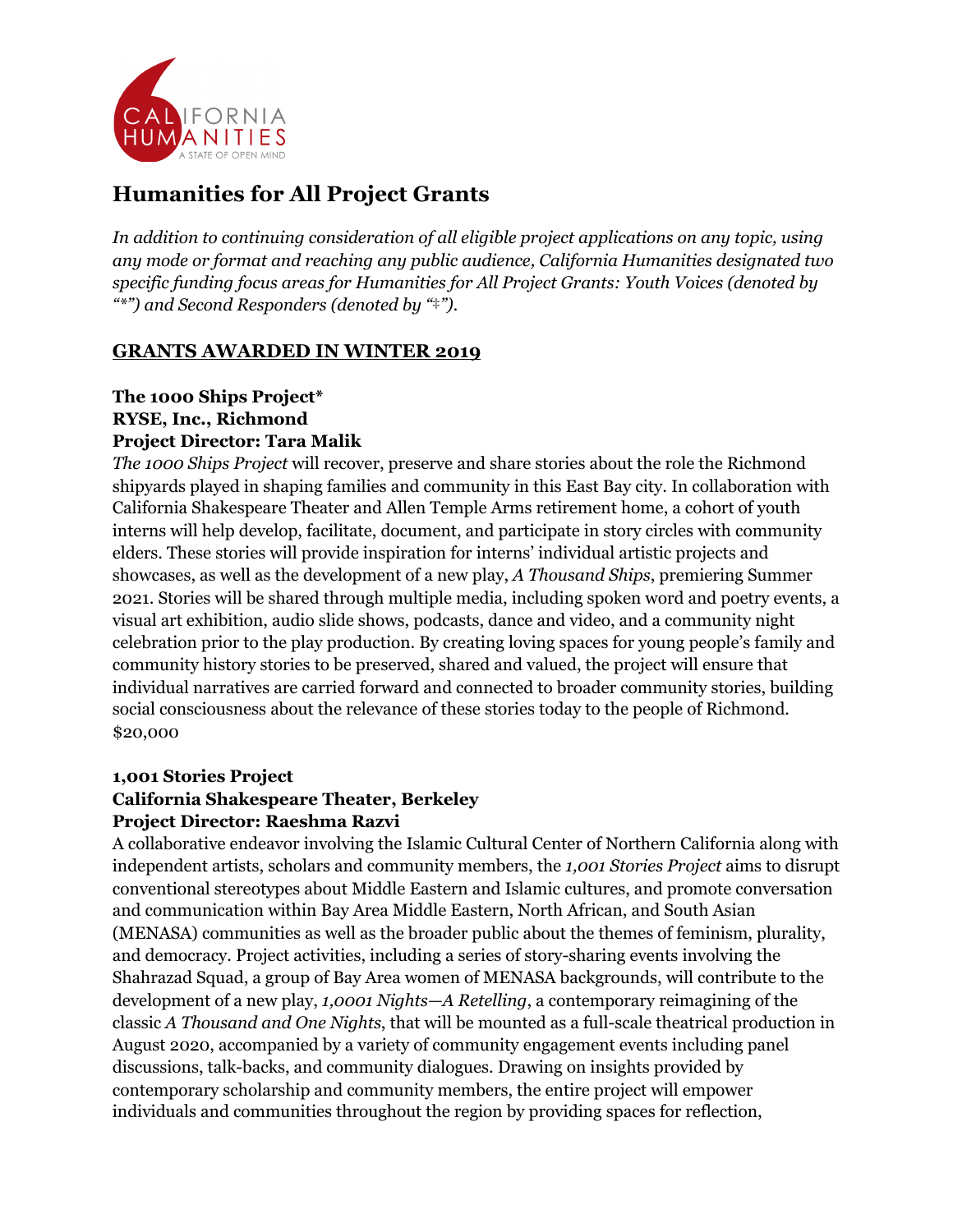

discussion and dialogue that will promote greater understanding of the richness and complexities of MENASA culture. \$18,000

# **Ashes from Ashes: Recovering Cremains from the Wreckage of California Wildfires**‡

## **Sonoma State University, Rohnert Park Project Director: Dana Shew**

As people flee from threatening wildfires, frantically waking family members and collecting pets and belongings from their homes, the ashes of cremated loved ones (cremains), are more often than not left behind. In the tragic event that homes are lost to these increasingly destructive and frequent fires, the inadvertently overlooked cremated remains become part of the charred remnants of people's homes, almost indistinguishable from the burnt debris. Anything that is not salvaged afterward from the wreckage is considered toxic waste and disposed of as such, including the lost ashes of loved ones. This project aims to capture the stories and reflections of the archaeologists, dog handlers, and affected families through creation of a short video that will feature interviews and footage from cremains recoveries. The video will provide a focus for screenings, panel discussions, and other public events in communities around the state beginning in fall 2020. A project website will house clips of the oral history interviews and provide information about cremains recovery including the methods, process, volunteer opportunities, and ways to receive services. \$20,000

# **BANDALOOP's #OaklandPublicCanvas Project BANDALOOP, Oakland**

## **Project Director: Amelia Rudolph**

#OaklandPublicCanvas is a new large-scale free outdoor performance work by BANDALOOP that will integrate vertical dance, spoken word, music, and video and informed by residents' stories, songs, and poems about their home, Oakland. The project will engage small groups of community members through workshops in Bandaloop's studio in developing the piece, while a larger cohort of residents of all ages, races and backgrounds will provide the audience for the open rehearsals and performances. #OaklandPublicCanvas will be a new iteration of #PublicCanvas, which premiered in 2016 as #SFPublicCanvas in San Francisco's Tenderloin District with video, spoken word, and visuals by community members. Subsequent touring productions have been mounted in Atlanta, Georgia and Providence, Rhode Island, and a production in Los Angeles is in process. In Oakland, Bandaloop will make the new piece beginning with artist gatherings, town halls, and open rehearsals in early 2020, and premiere it in fall 2020. Amplifying underrepresented voices, #OaklandPublicCanvas will be a platform for residents to share their stories and offer their views on the health of their city including what might need to change. \$13,000

# **Carr and Camp Fires Oral History Project**‡ **CSU, Chico Research Foundation, Chico Project Director: Marianne Paiva**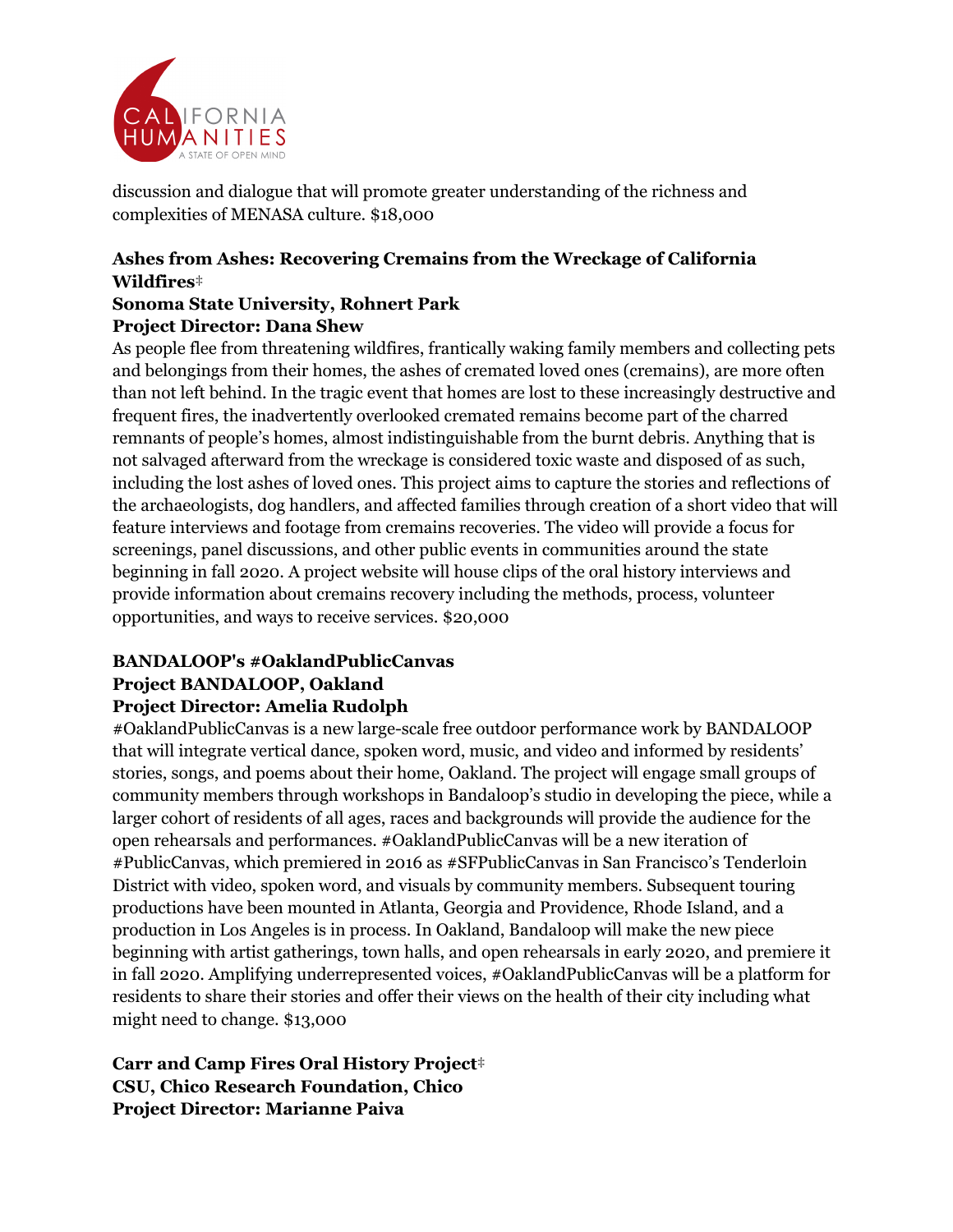

The *Carr and Camp Fires Oral History Project* is a storytelling project that will gather, preserve, and archive the voices of survivors and first responders affected by the 2018 wildfire disasters in Northern California. A collaboration between the CSU Chico Sociology Department, North State Public Radio (NSPR), and Meriam Library's Special Collections and University Archives, the project will consist of three phases: storytelling, listening, and reflection. Drawing from both new and already-conducted oral histories and interviews with community members, audio recordings will be edited for a radio show to be aired on NSPR during the anniversaries of the Carr and Camp Fires in fall 2020. The interviews will be summarized and cataloged along with photographs, art, and archival materials donated by the storytellers. These materials, along with photographs of participants, will provide content for exhibits at public libraries within the service region during 2020 and 2021. The oral history interviews will remain publicly accessible and preserved for posterity at the CSU Chico Meriam Library in the Special Collections and University Archives Department. \$19,959

#### **Cross-Cultural Voices & Explorations to Empower Change [working title] Oakland Asian Cultural Center, Oakland Project Director: Akemi Imai**

Beginning January 2020, Oakland Asian Cultural Center (OACC) will offer *Cross-Cultural Voices & Explorations to Empower Change*, a two-year programming series encompassing film screenings, workshops, performances, book talks, readings, and oral histories that will give voice to Asian/Pacific Islander (API) communities underrepresented in the humanities while exploring pressing issues ranging from immigration and refugee crises to climate change to aging & senior care. Seven programs will be offered in close partnership with community partners, humanities experts, and presenters representing many disciplines (performing, visual, literary, theatrical, etc.), each exploring a topic that reflects current concerns within the API community). In addition to reaching Bay Area API communities, the project will also aim to reach a broad, general audience, and foster understanding, empathy and solidarity among participants and empower their civic engagement through highly participatory learning and shared experiences. \$13,000

#### **Deep Humanities and Arts for Socially Responsible Technology San Jose State University Research Foundation, San Jose Project Director: Revathi Krishnaswamy**

Digital technologies, including the internet and social media, have become not only ubiquitous but also virtual extensions of our inner selves. While they offer opportunity for free, unconstrained, anonymous expression, their power to reproduce or amplify inequities and injustices has also thrown up new challenges and responsibilities. The need to identify fake news and counter disinformation, harassment, discrimination, and disparity is becoming not only a pressing technological challenge but also an urgent civic responsibility. *Deep Humanities for Socially Responsible Technology* is a multifaceted project aimed at engaging the local community in exploring these topics. Funding will support a series of activities including an online story contest, a map building hackathon, and a story slam, leading to the creation of an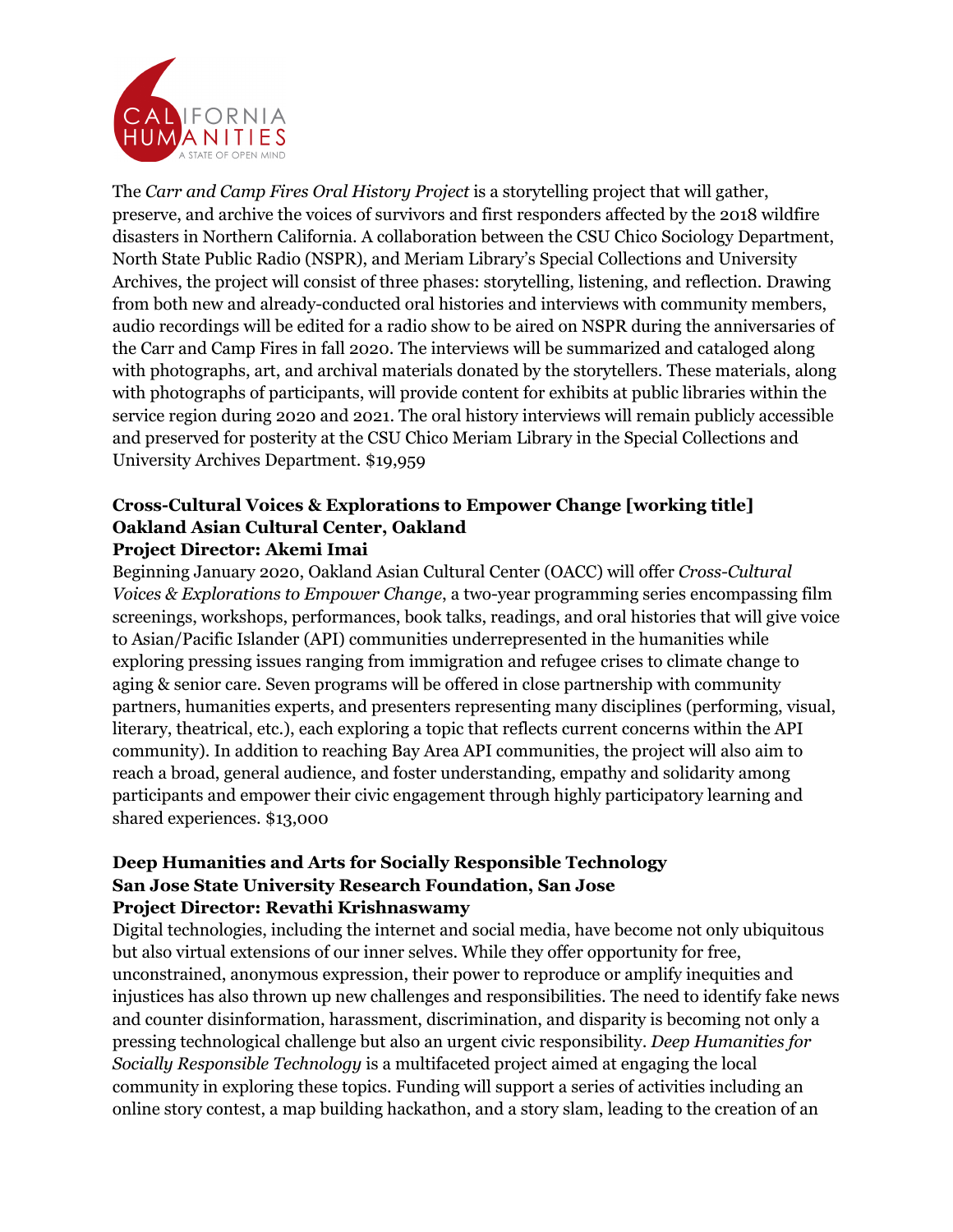

interactive, multimedia, digital San Jose Story Map composed of people's ideas, memories, experiences, thoughts, and feelings about the place they call home or workplace in the high-tech hub's various neighborhoods/locations. A team of faculty and students from San Jose State University will lead the project, which will be conducted in collaboration with Dr. Martin Luther King Jr. Library, the major public library network serving the San Jose area, connecting the academic community with the public at large in order to advance a more inclusive, culturally sensitive, civic minded, and socially responsible approach to digital technology. \$20,000

## **Miercoles de Mariachi East Los Angeles Community Corporation, Los Angeles Project Director: Cesar Castro**

*Miércoles de Mariachi* will be a series of summer events in 2020 produced by East LA Community Corporation and the Mariachi Coalition in the Boyle Heights neighborhood of Los Angeles that will uplift the local mariachi community and bring recognition to their cultural contributions. Monthly programs at Mariachi Plaza and adjacent First Street will feature live participatory performances, storytelling, educational workshops, and a changing pop-up gallery exhibition of archival objects and media. Connecting low-income Latino residents on the Eastside of Los Angeles with culture bearers, musicians, oral historians, curators, organizers, and other community members who are stakeholders in the future of Mariachi Plaza and its performers, the project will create a participatory space where residents come together to learn about and reflect on their shared history and the contemporary conditions that have contributed to the disappearance of essential cultural practices and encourage awareness of the importance of maintaining and celebrating mariachi culture and its roots. \$13,000

#### **One Community, Many Voices\* Inlandia Institute, Riverside Project Directors: Cati Porter and Rachelle Cruz**

*One Community, Many Voices,* harnesses young people's power to change the future both as leaders and as program participants. Issues of race, culture, gender, sexuality, income inequality, and ethnicity will be explored through a two-tiered humanities program that addresses the major socioeconomic factors facing the Inland Empire, home to 4.5 million people, and an historically underserved and disadvantaged region where 2.2 million residents are Latinx and two out of three claim a minority heritage. The project will kick off in summer 2020 with a creative writing summer program for young people in the Inland Empire, which will incorporate and highlight the first "Big Read" selection, *There Should Be Flowers,* a poetry collection. The second selection, *Still Water Saints*, a novel, will be spotlighted in spring 2021. Both books are by local LGBTQ authors. Discussion groups led by activists and educators in LGBTQ issues and a series of public programs featuring author readings and conversations will provide opportunities for community engagement. These activities will segue into a series of writing workshops led by the Inlandia Literary Laureate and trained student interns from local colleges and universities. These programs will encourage participation from LBGTQ youth and young adults, using themes and prompts generated from earlier community discourse in order to explore the potential of creative expression, to promote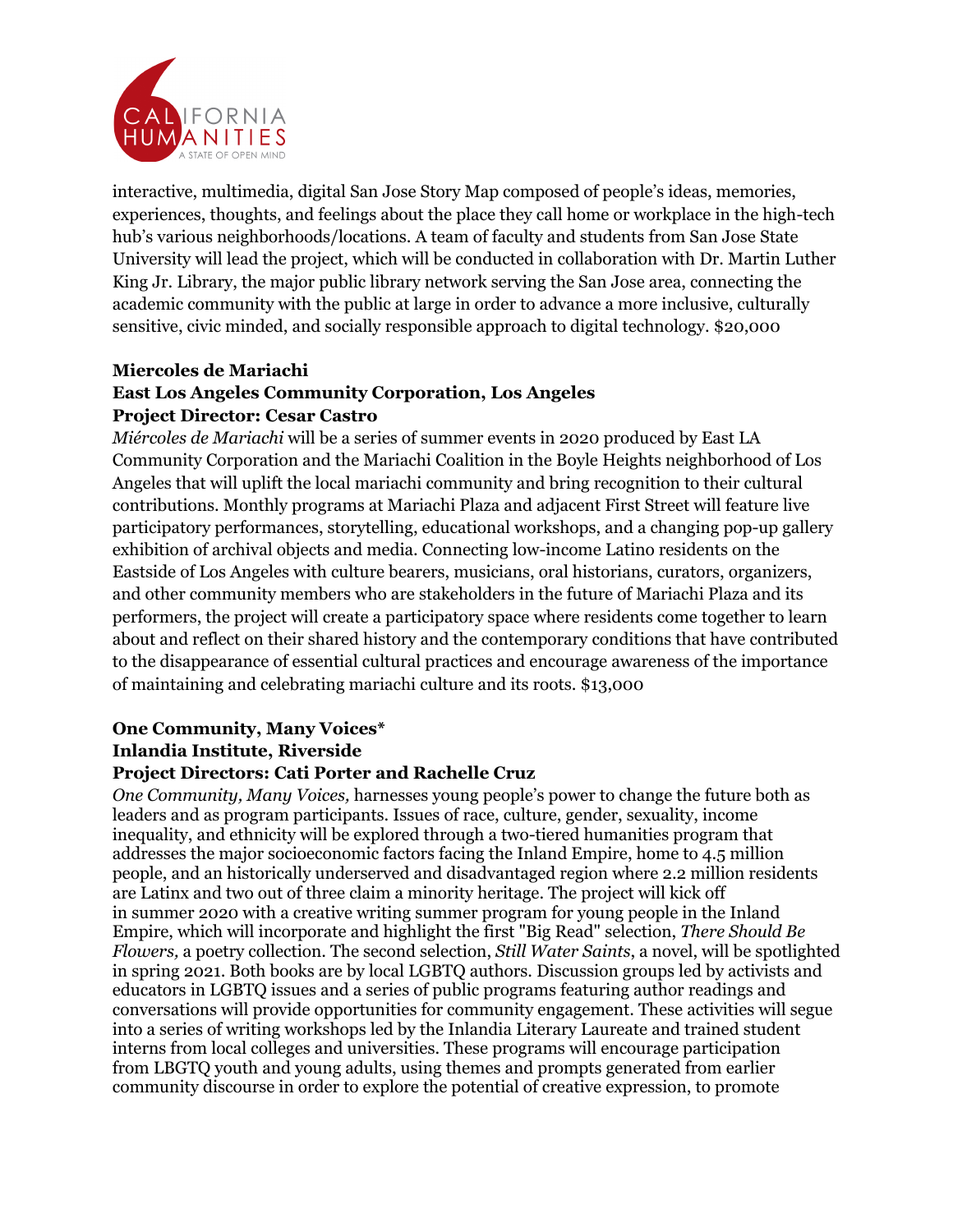

personal growth, and to foster inclusion and radical acceptance in the wider community. \$11,000

## **Preserving the History of South Los Angeles: A Community Digitization Initiative Pepperdine University, Malibu Project Director: Mark Roosa**

This project seeks to document, preserve, and share the often-neglected history of one of America's most vibrant African American communities. Pepperdine University Libraries and its partners will organize a series of community digitization events to catalogue and preserve artifacts, documents, and memories of the African American experience in South Los Angeles between the 1930s and 1970s. Beginning in fall 2020, digitization events will be held in community spaces provided by program partners led by the project team, who will scan artifacts and documents and record associated oral histories of the South LA community members, many of whom are of advanced age. A culminating event at the California African American Museum in December 2021 will provide the means to present key findings and explore next steps with community members and other stakeholders. A curated selection of digitized materials will be added to an open access, online portal accessible to students, scholars, and others interested in history, critical race students, and social anthropology. \$19,815

## **Revealing Women in the Archives Autry Museum of the American West, Los Angeles Project Director: Carolyn Brucken**

As the 2020 centennial of women winning the vote approaches, the Autry Museum of the American West seeks to celebrate and facilitate discovery of women's historical contributions. Launching in January 2020, the *Revealing Women in the Archives* project will encompass an exhibition drawing on the museum's own archival collections, archiving workshops for collegeage women, a public talk, collaborative partnerships with local archives and organizations, and social media content that will empower a shared discovery of women's voices and explore how the recovery of women's archives changes how we view history and ourselves. It asks a broad public to join a conversation around fundamental questions: what do we (personally and collectively) save? What do people value enough to collect? What do we discard? Who are—or could be—the users and creators of women's archives today? Archives are an ideal vehicle to provide a variety of learning experiences, including collaborative learning, facilitated discussion, creative storytelling and empathy. Through fostering "Discovery" of the archive by others—of the intellectual content and the physical materials—and raising awareness of the importance of archiving, the project will explore the idea that the first step in representing the accomplishments of women in history is often to take care of the materials that tell women's stories, so they can be discovered and revealed. \$20,000

# **Rumbo A California—An Exhibition of the Strachwitz Frontera Collection Celebrating California's Mexican American Musical Legacy Arhoolie Foundation, El Cerrito**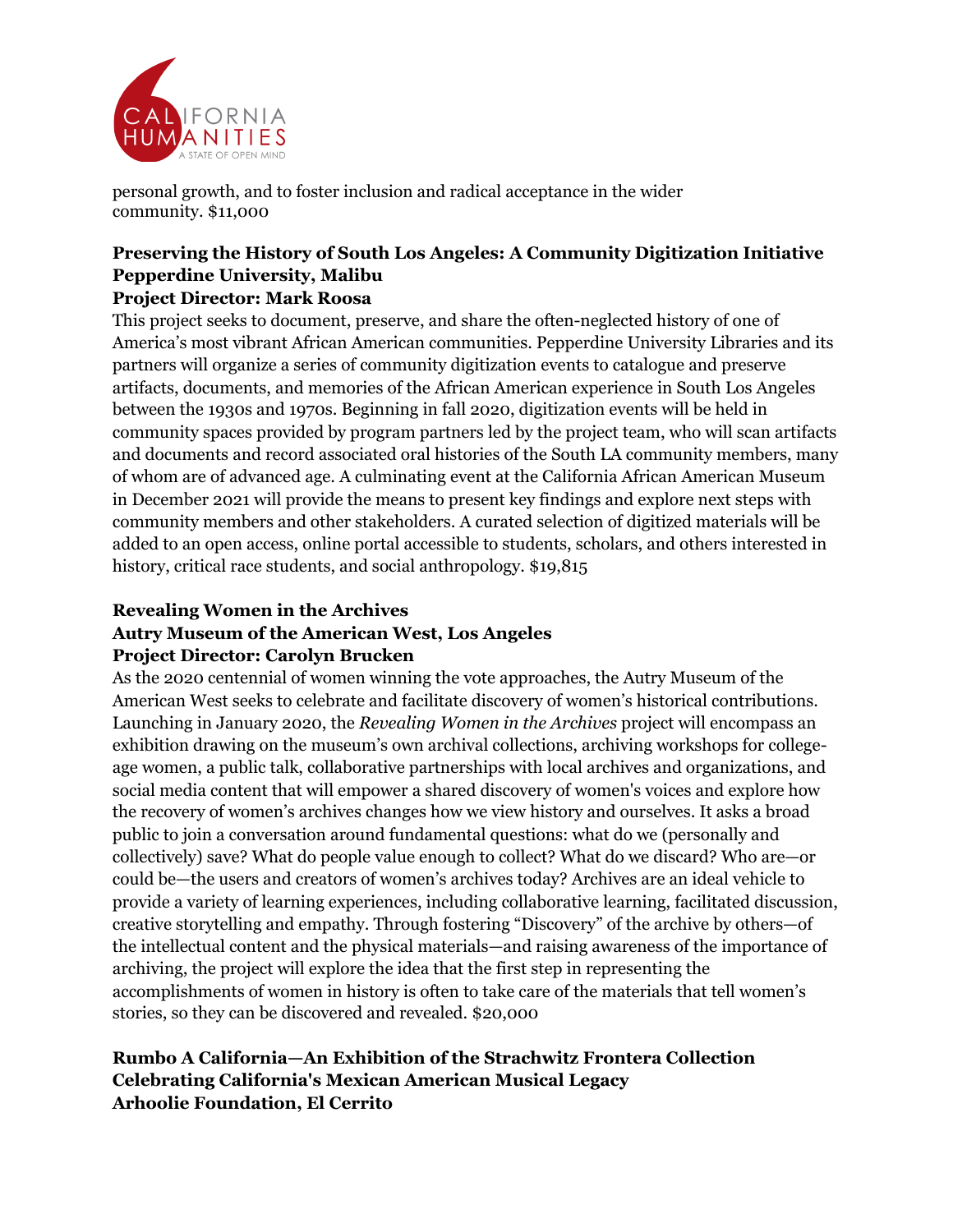

#### **Project Director: Adam Machado**

*Rumbo a California* will be a traveling multi-media exhibit, featuring 78 and 45 rpm discs with playlists available digitally and ambiently, LP covers, photographs, posters, cinema lobby cards, self-guided audio, thematic podcasts, bilingual label copy, and bilingual transcriptions of topical *corridos* addressing the themes of immigration, California as symbol and destination/the Dream of California, pachuco culture, the United Farm Workers Movement, the Chicano Civil Rights Movement, natural disasters, important historical figures, crime, politics, cultural identity, love, and death. The exhibit will draw from materials in the Strachwitz Frontera Collection housed at UCLA, the nation's premiere audio collection documenting the Mexican American experience. As it travels to venues around the state beginning in January 2021, the exhibit will be enhanced with live music performances and panel discussions that will enable attendees to appreciate the rich interplay between historical forces affecting the lives of California's Mexican Americans and their music, which both responds to and informs these historical forces. Arhoolie Foundation will also provide outreach to, and resource materials for, local and regional middle schools, high schools, and colleges. \$20,000

## **Sharing Comfort and Care: Intergenerational Story-Mapping in the Cambodian, Native Hawaiian, and Pacific Islander Communities of Orange County The Regents of the University of California, Irvine Project Director: Judy Wu**

Asian American and Pacific Islanders (AAPI) are the two fastest growing populations in the US and in Orange County, which ranks third nationally for its populations of AAPIs. Sharing Comfort and Care seeks to promote intergenerational and intercultural sharing of stories related to migration, health care, and food for two of the most underrepresented groups within this census category, namely Cambodians and Native Hawaiian Pacific Islanders (NHPI). California is home to the largest Cambodian American community and second largest NHPI community in the United States. The project team, based at UC Irvine, will partner with two local community colleges and two community-based organizations (Empowering Pacific Islander Communities and The Cambodian Family) to train underrepresented college students to conduct oral histories with community elders, create digital story-maps and exhibits, and publish cookbooks. The results will be featured in a series of public events beginning in January 2021 that will illustrate migration routes, explain health challenges, and demonstrate cultural foodways as practices of resilience within the Cambodian, Native Hawaiian, and Pacific Islander communities. \$20,000

#### **Tanforan Assembly Center Exhibit San Francisco Bay Area Rapid Transit District, Oakland Project Director: Jennifer Easton**

The *Tanforan Assembly Center Exhibit project* will include the design and installation of a longterm exhibit inside the San Bruno BART station that will support a deeper understanding of the impact of Executive Order 9066 issued by President Roosevelt authorizing the internment of tens of thousands of American citizens of Japanese ancestry and resident aliens from Japan, particularly on Japanese Americans from the Bay Area. The station is located at the site of the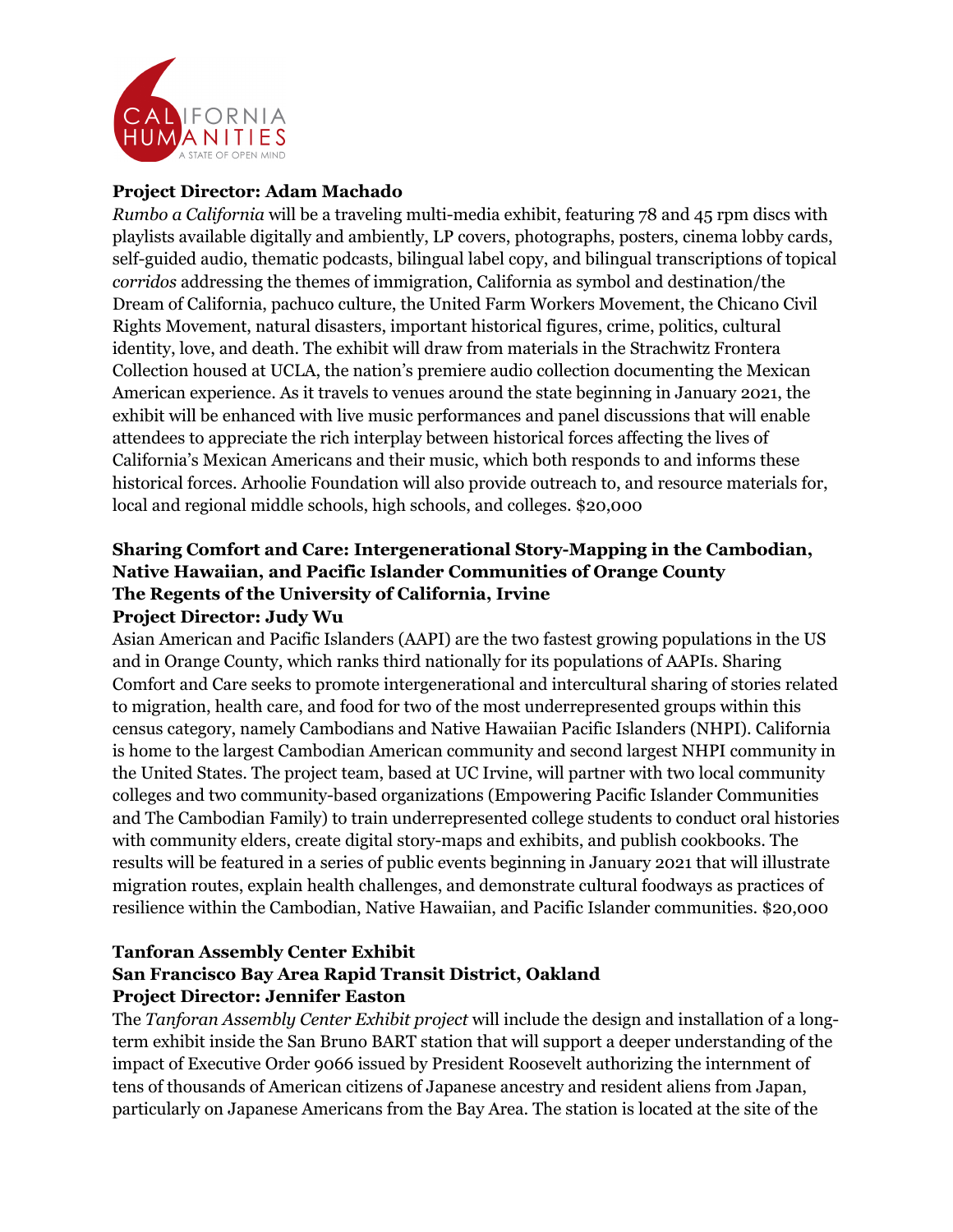

former Tanforan Racetrack, one of the "assembly areas" where Japanese Americans were forced to gather for transport to the detention camps. With its placement in a public transit facility now adjacent to a shopping center, the exhibit will make this history available to an audience who may not otherwise access exhibits in more traditional facilities and retain the history *in situ*. The project will involve an intergenerational team of humanities experts, exhibit professionals, people who personally experienced the detainment facilities, children of detainees, and young curators who can see the past through the eyes of the future. An opening event in spring 2021 will provide an opportunity for members of the public to engage with the humanities experts, while online materials, brochures, tours and other interpretive activities will provide long-term information and learning opportunities. \$20,000

# **Wakaji Matsumoto: An Artist in Two Worlds, Los Angeles and Hiroshima, 1917- 1944**

# **Japanese American National Museum, Los Angeles Project Director: Clement Hanami**

*Wakaji Matsumoto: An Artist in Two Worlds, Los Angeles and Hiroshima, 1917–1944* is a travelling exhibition accompanied by a public programming series, focusing on an artist who represents a generation of talent that was influential at the time in both the US and Japan, whose legacy has been largely forgotten. Wakaji's art created a documentary record of the lives of Japanese immigrant farmers in rural Los Angeles in the early 1900s. After his return to Japan in 1927 he also created extremely rare images of urban life in Hiroshima. Wakaji was an active member of the Los Angeles Japanese Camera Club and a pioneer in the pictorialist movement, as evidenced in many of his works. Some of the most progressive art photographs made in America were created in the 1920s by Japanese immigrants in the Little Tokyo District of Los Angeles. The exhibit, which will open in October 2020, will showcase a selection of rare photographs never before seen in the US, including rare photographic images of Hiroshima before the atomic bombing in 1945, and provide a rare glimpse into the lives and accomplishments of Japanese immigrants in California, as well as into the unique and tragic history of Hiroshima City. \$20,000

#### **We the People: 50 Years of Women's Studies and Activism Through Art San Diego State University Research Foundation, San Diego Project Director: Arzu Ozkal**

In Spring 2020, the School of Art + Design at San Diego State University (SDSU) will mount *We the People: 50 Years of Women's Studies and Activism Through Art*, an exhibition at the SDSU Downtown Gallery in coordination with and celebration of the 50th anniversary of SDSU's Department of Women's Studies, the first department of its kind in the United States. In an era of widespread interest in social justice, *We the People* will showcase selected artwork of highprofile female artists from the late 1960s to the present who have creatively addressed topics of feminism and gender equality. Accompanying educational programs (including artist lectures, panel discussions, interactive workshops, and live performances) will engage high school and college students, members of community organizations serving underrepresented populations,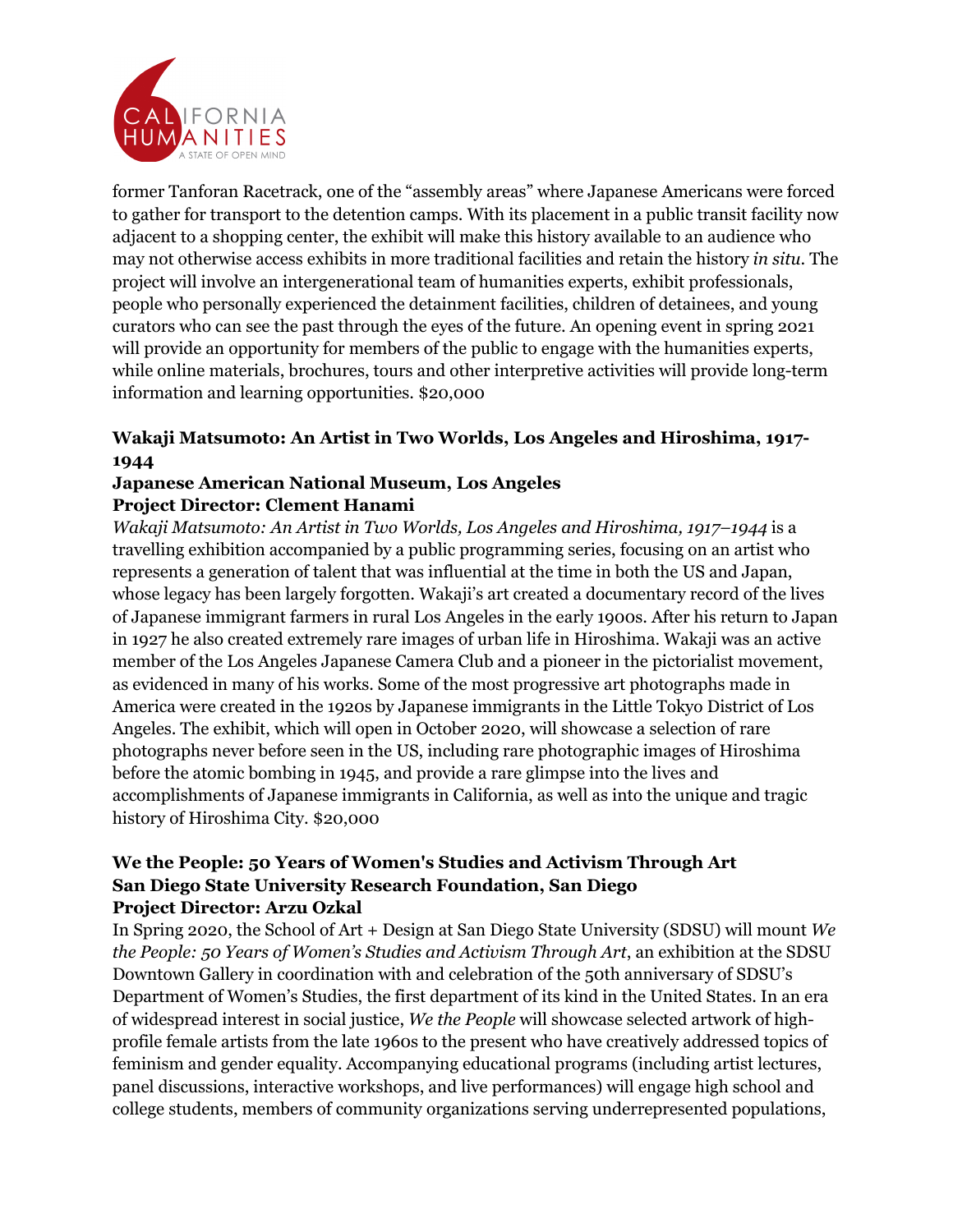

and the general public in meaningful dialogue about identity, community, and human rights. Through these means*, We the People* will provide rich arts and humanities experiences, along with a robust forum in which to explore the essential qualities of inclusivity, diversity, and compassion. \$11,483

## **You Are Here: California Stories on the Map Oakland Museum of California, Oakland Project Director: Penny Jennings**

*You Are Here: California Stories on the Map* will open on February 14, 2020 and will be on exhibit for approximately two years, along with an array of programs and activities geared for the general public and school visitors. The exhibition will help visitors engage with maps using a critical and inquisitive eye and will inspire visitors to consider that maps are a tool that anyone can use to share ideas, information, or aspirations for a place. Although mapping and cartographic practice were historically used by governments and those in power, in recent years mapmaking has been democratized and repurposed by communities and artists as storytelling and community organizing tools. This exhibition will leverage OMCA's interdisciplinary strengths, using maps from the arts, history, and sciences to explore ideas about maps as a tool for communication. By comparing and contrasting different types of maps, visitors will develop a richer understanding of mapping as a cultural practice and form of storytelling, and cultivate their own abilities to better read and understand the stories in the maps that they encounter, and to tell their own story through the maps that they make. \$20,000

# **GRANTS AWARDED IN SPRING 2019**

# **AfroLatinidad in Los Angeles**

# **LA Plaza de Cultura y Artes Foundation, Los Angeles Project Director: Mariah Berlanga-Shevchuk**

A quarter of US Latinos identify as "Afro-Latino", "Afro-Caribbean," or "of African descent with roots in Latin America," yet understanding and representation of Afrolatinidad remains marginal. This exhibition, scheduled to run between February and July 2020, supplemented with a scholarly catalog and a rich array of public programs, will provide a space for members of Los Angeles' Afro-Latinx community as well as the broader public to explore and learn about the experiences of this group. Through photographs, art, music, oral histories, and material objects such as restaurant menus, musical instruments, clothing, sports memorabilia, and personal keepsakes, the exhibition will showcase the contributions and rich history of a community that remains conspicuously absent from national discourse. \$20,000

# **Cultivating Seeds of Community/***Cultivando Semillas de Comunidad* **Cal Poly Pomona Foundation, Inc. (California State Polytechnic University), Pomona**

**Project Directors: Teresa Lloro-Bidart, PhD and Jeff Roy, PhD**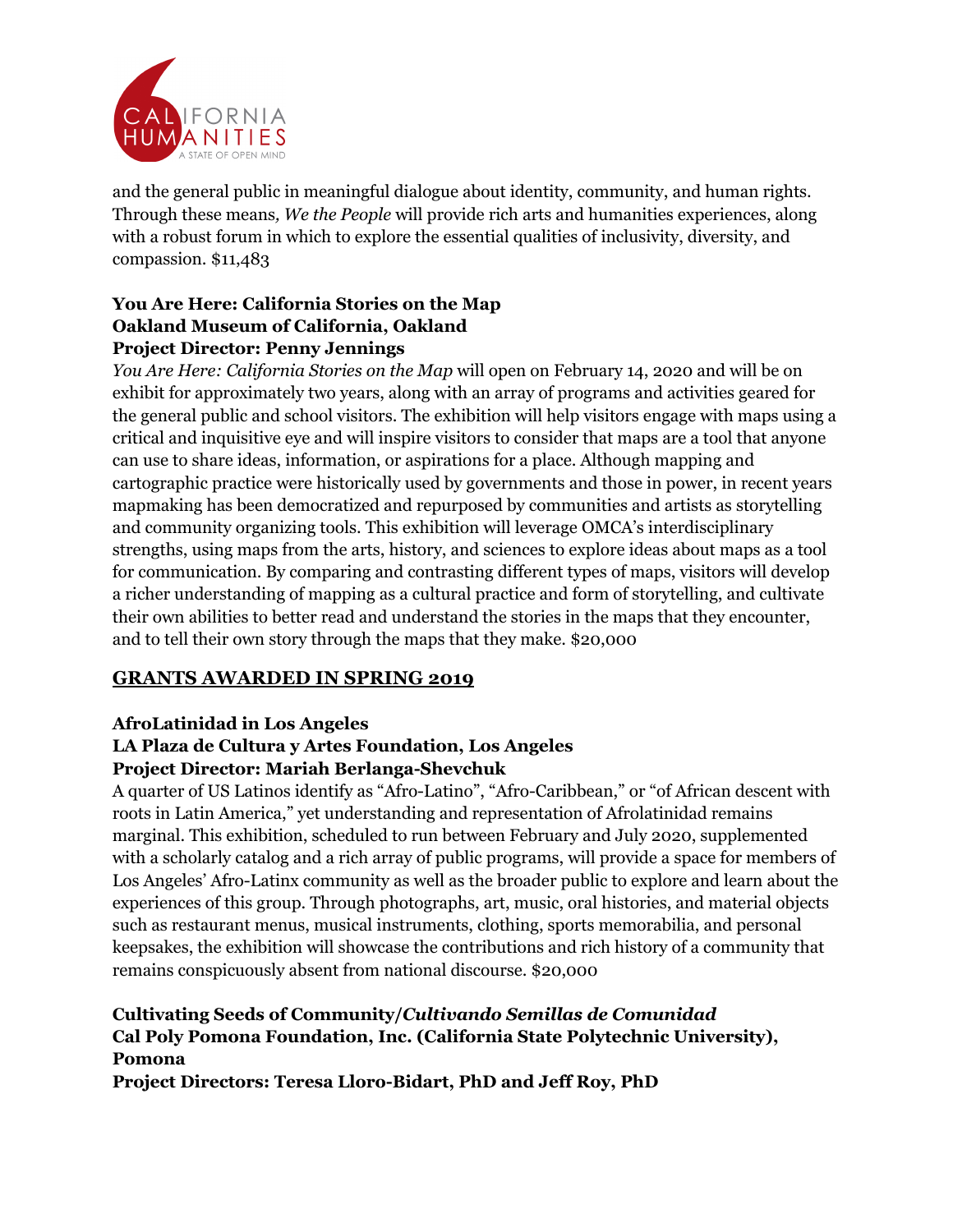

Building on contemporary community knowledge shared by local culture bearers about indigenous and urban foodways, health, and wellbeing, this project will complement current food justice initiatives in the Pomona Valley through a traveling narrative documentary series and photo exhibition, a cultural festival, and weekly interpretive programming at the Pomona Valley Certified Farmers Market, a 37-year-old community space. A cultural festival in May 2020 will launch the oral history documentary series and photo exhibition titled *Cultivating Seeds of Community* or *Cultivando Semillas de Comunidad*, to reflect the rich Mexican-American history of the city. In the fall of that year, the exhibition will travel to the dA Center for the Arts, Café con Libros, and California State Polytechnic University, Pomona. The project will strengthen connections between the community and campus by involving students and faculty from the Department of Liberal Studies at Cal Poly Pomona in the development of an arts and humanities program dedicated to the documentation, dissemination, and creation of local cultural knowledge. \$20,000

#### **FOREST**⇌**FIRE**

# **Arts Council of Nevada County, Grass Valley Project Director: Michael Llewellyn**

Debuting in October, 2020 at the Truckee-Donner Recreation Center, FOREST⇌FIRE is a traveling interpretive exhibit and companion civic and educational engagement platforms, *Fire Circle* and *Forest Home*, that will help transform viewers' cultural understanding about the Sierra Nevada forest, its relationship with fire, and their stewardship role within that relationship. Flowing thematically through past, present and future, the exhibit will include multi-lingual (English, Spanish, Washoe) didactic material and works of art in various mediums, including painting, textile, beadwork, narrative film, sculpture, scent, and photography, to tell the story of how indigenous people, using low intensity fire, created and maintained the West's pre-European, old growth forest for thousands of years, why our forests are currently in ecological collapse, and what can be done immediately to prevent further losses. An accompanying series of panel discussions led by scientists, artists, and Native culture bearers will be presented over the course of the four-month exhibition, along with special programs for local children. \$20,000

# **From Killing Fields to Sanctuary: Voices of Oakland's Cambodian Refugees ARTogether, Oakland**

## **Project Director: Leva Zand**

This multimedia oral history project will use recorded testimonies, photography, documentary film, and community dialogue to tell the story of Cambodian refugees as part of California's cultural fabric, juxtaposing past historical atrocities with the refugee experience of today, including difficulties caused by recent shifts in US immigration policy. The project team will interview and photograph survivors of the Cambodian genocide of 1975–79 now living in the Bay Area. Recordings and images will be made available on an interactive website and incorporated into a short documentary film. A series of events in 2020 and 2021, including three public forums featuring discussion panels and film screenings, will engage and educate the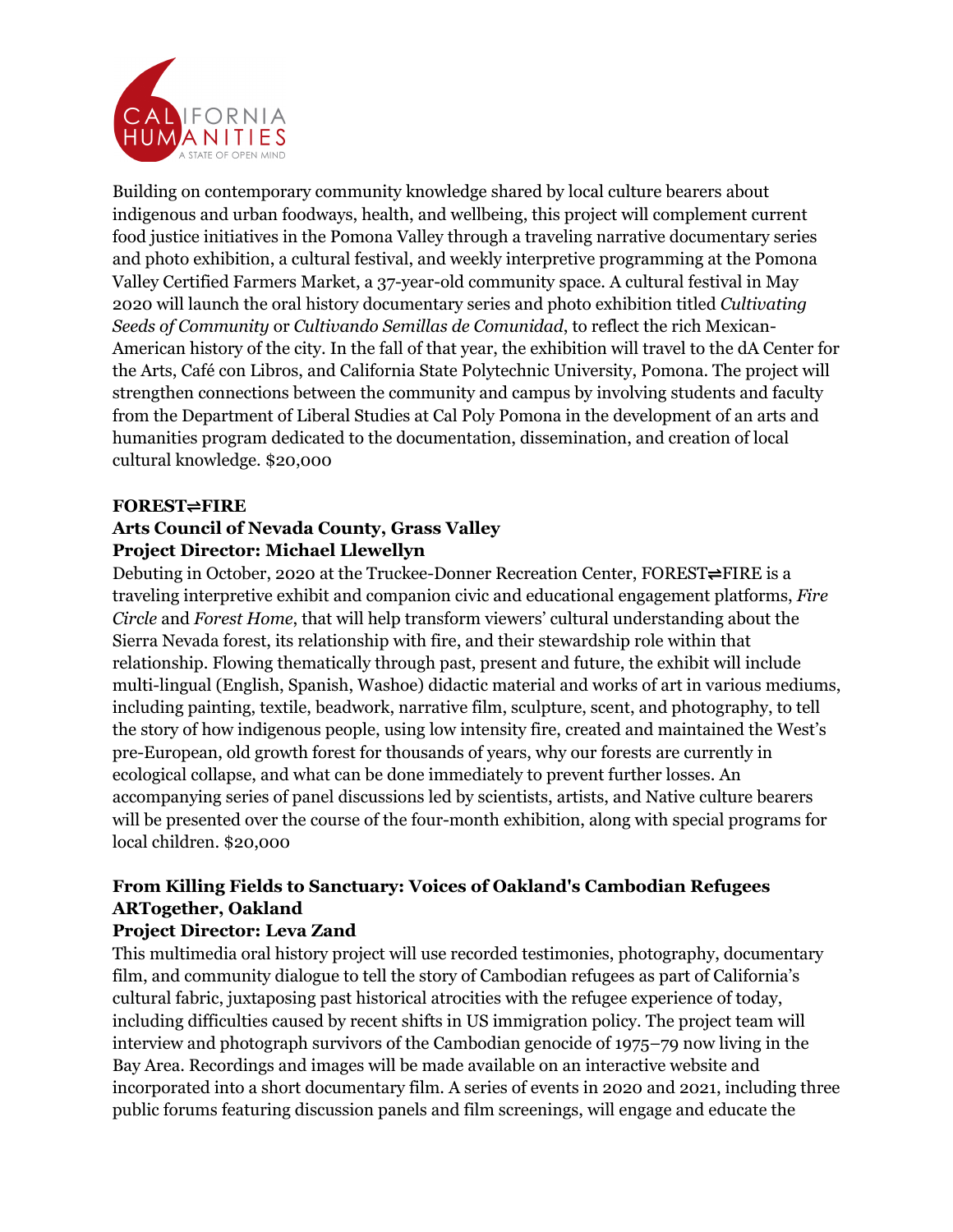

public about the Cambodian refugee experience, as well as explore issues common and endemic to all refugees and immigrants. \$20,000

# **In the Movement Asian Improv aRts, San Francisco Project Director: Lenora Lee**

Inspired by the stories of formerly incarcerated individuals, Lenora Lee Dance (LLD) will develop *In the Movement*, a series of 12 site-specific immersive performances on Alcatraz Island, which will serve as a meditation on forgiveness, reconciliation, and redemption, and the power of individuals to transcend. Premiering April 29, 2021, the four-week run of performances will be augmented by public humanities programming that will enrich the audience experience: panel discussions, lecture/presentations, community dialogues, and a companion interpretive exhibit. The project will be supported by the contributions of advocates, scholars, and formerly incarcerated people, as well as locally and nationally recognized performing and visual artists and designers. \$10,000

# **Migration, Environment, and the Search for Sanctuary**\*

## **The University Corporation (California State University, Northridge), Northridge Project Directors: Lisa Sun Hee Park, PhD and Stevie Ruiz, PhD**

This public history project addresses two of the most urgent contemporary social issues migration and the environment—through multiple activities as part of a unique, interdisciplinary project that is both international in its intellectual scope and community-based in its grounding in the lived experiences of immigrants in Southern California. In partnership with local environmental justice organizations, students and faculty at California State University, Northridge and UC Santa Barbara will explore how environmental factors have affected local migrants—both here and in their home countries. Oral histories and other research products will be shared through public programs and a community-created exhibit at the Los Angeles County Museum of Natural History that will coincide with the arrival of a traveling exhibit curated by the Humanities Action Lab (HAL), a coalition of universities and civic organizations in 21 cities around the globe, working to educate people about the littleunderstood linkage between human migration and environmental issues. \$15,000

# **Position Vector Salton Sea**\*

# **Torres-Martinez Desert Cahuilla Indians, Thermal Project Director: Beverlyann Cedeno**

The Salton Sea and the surrounding Coachella Valley are the homeland of the Cahuilla since time immemorial, and the Tribe is inextricably linked to the future of this landscape. The project combines elements of social justice, cultural recognition, youth outreach and human health to address the Salton Sea crisis through the lens of Indigenous knowledge. Beginning in June 2019, a series of workshops to be conducted by the Torres Martinez Desert Cahuilla Indians and the scholar/land artist Hans Baumann will engage youth and elders in order to strengthen and sustain Cahuilla folkways. Knowledge and insights generated through this process will inform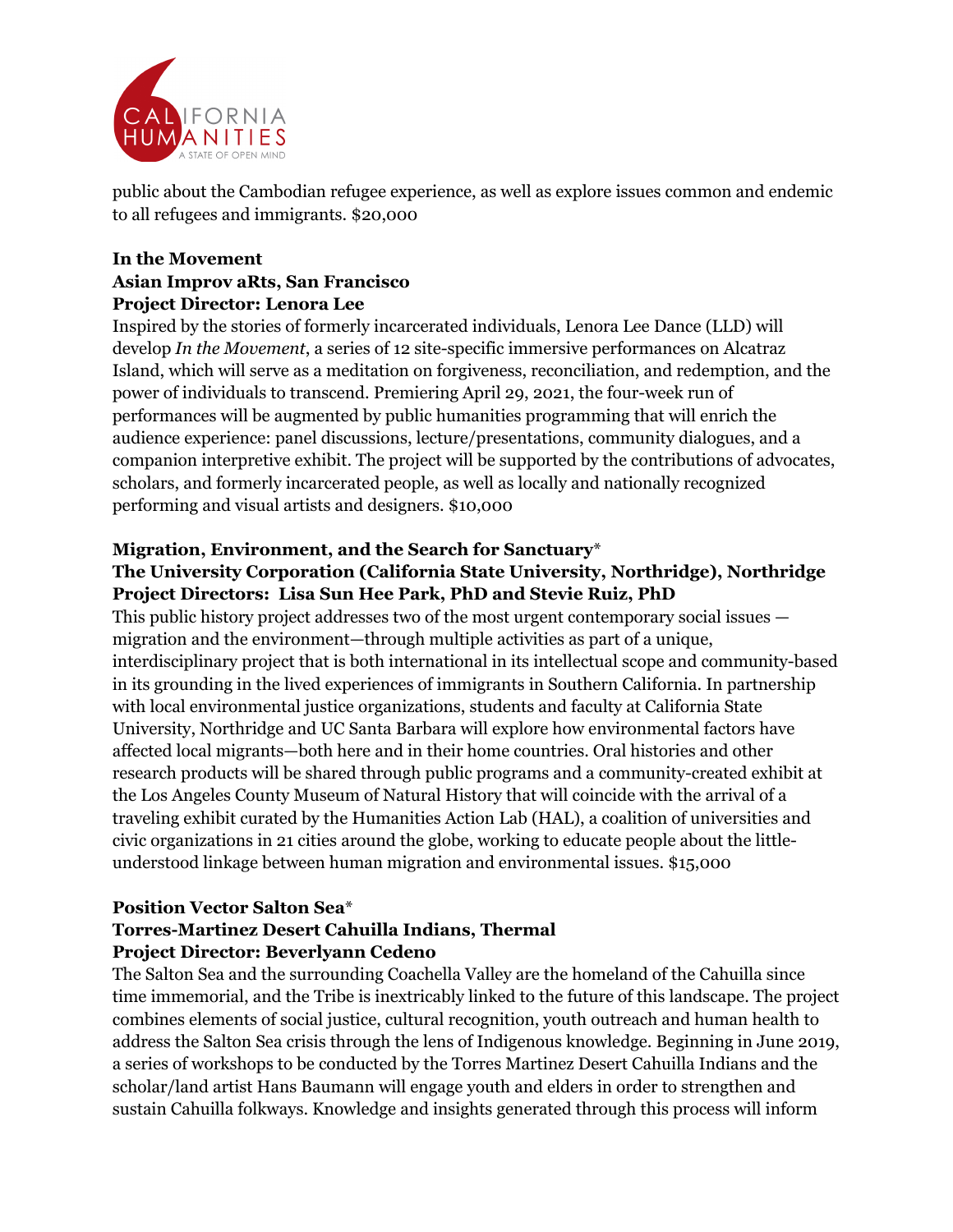

the creation of a site-specific interpretive exhibit and related programming that will express the Cahuilla community's relationship to this land—past, present, and future—and draw attention to the central role that Indigenous culture can take in addressing critical social and environmental issues. \$15,000

#### **The Rebellious Miss Breed San Diego Public Library, San Diego Project Directors: Marc Chery and Monnee Tong**

A multifaceted quarter-long project in fall 2020 will celebrate and raise awareness about the life and legacy of San Diego librarian, Clara Breed, who fought against the incarceration of Japanese Americans during WWII, corresponded with and sent books to the incarcerated children, and was a leader in the international movement to ensure the right to read for children vulnerable to the effects of war. In collaboration with academic and cultural organizations, the library will organize scholarly presentations, author talks for children and adults, film screenings, exhibits and displays, online and media elements, dramatic performances, scholar-led book discussions, and programs that will explore connections between the incarceration of Japanese Americans during World War II and current debates related to the incarceration and separation of immigrant and refugee families. To promote dialogue and deepen understanding of history and contemporary issues, the library seeks to engage San Diego's culturally heterogeneous and multi-ethnic general populations, including Japanese Americans, veterans, other ethnic and religious minorities, and established and newer immigrant communities. \$20,000

## **Toward Peace**

# **Mission Inn Foundation, Riverside Project Director: Theresa Hanley**

*Toward Peace* is a multifaceted project that will unfold over a two year period (2020-2021), exploring the peace activism of Riverside businessman and civic leader Frank Miller, both before and after World War I, within the historical context provided by contemporary social movements advocating women's rights, international peace, and social and economic justice. The Mission Inn Museum will partner with three local organizations—the Riverside League of Women Voters, Riverside Public Library, and Glocally Connected, an emerging non-profit refugee service organization—to produce an interpretive exhibition at the historic Mission Inn museum, a one-day public conference featuring recognized national and local scholars, two film and discussion programs, peace-themed downtown walking tours, an interactive community art workshop traveling to local libraries, and a community forum/conversation that will explore contemporary local-to-global connections and promote awareness of Riverside's rich historical and cultural legacy. \$15,000

**We So Bay**\* **Youth Speaks, San Francisco Project Director: Brandon Santiago**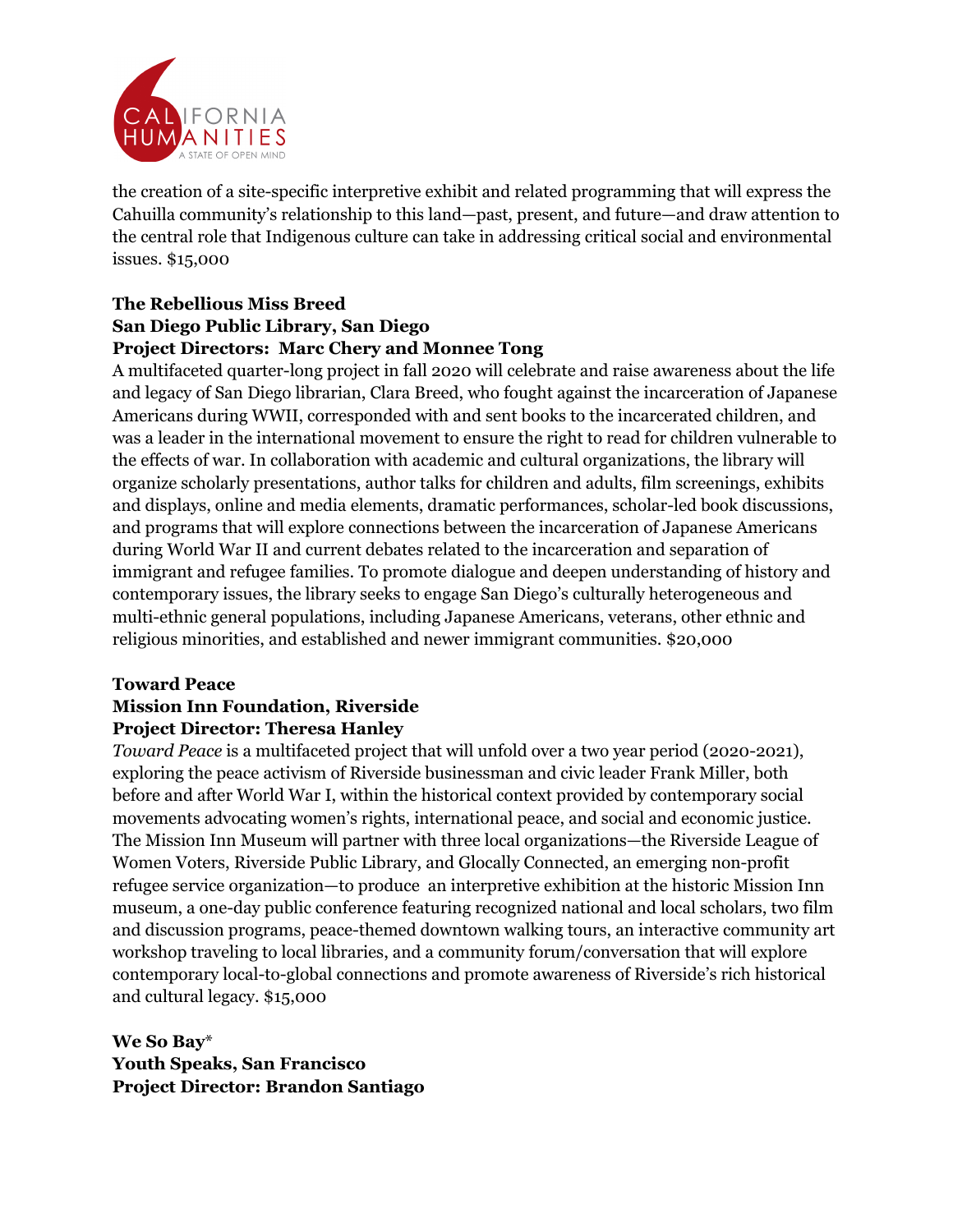

*We So Bay* is a performative storytelling project about creative place-keeping and the importance of retaining cultural integrity in Bay Area neighborhoods under duress, especially those with historically marginalized communities. Drawing on their long-track record of work with disenfranchised and at-risk young people in the region, Youth Speaks will organize a series of workshops led by local culture bearers in five Oakland and San Francisco neighborhoods. Participating youth will work with scholars and artists to research and craft a linked series of five performances—one in each neighborhood—each reflecting the unique characteristics of that locale and the people who live there. The project has been designed to encourage audiences to travel from site to site, using public transportation. The presentations and accompanying public dialogues aim to deepen understanding of the connections between these communities and the issues they face. \$10,000

# **"White Nights, Black Paradise" The Play: Exploring Black Women's Voices in Peoples Temple and Jonestown Black Skeptics Los Angeles, Los Angeles**

# **Project Director: Sikivu Hutchinson, PhD**

*White Nights, Black Paradise* is a historical stage play which traces the thirty-year history of the Peoples Temple, culminating in the November 1978 Jonestown, Guyana massacre, through the interlocking stories of African American women characters, against the historical backdrop of the Great Migration, the rise and fall of the civil rights movement, the women's movement, and Black Power and LGBTQ movements. A series of performances in the Bay Area in 2020 and 2021 will be accompanied by public discussions, panel discussions, and film screenings organized in collaboration with local partners. The project aims to bring community members and cultural experts together to arrive at a fuller and deeper understanding of Jonestown as it pertains to the Black diasporic experience and intersections of gender, classism, gentrification, political agency, the role of women in the Black church, African American religious beliefs, and secularism. \$10,000

# **GRANTS AWARDED IN WINTER 2018**

#### **Bridging Arts and Humanities: Communities in Dialogue Regents of the University of California at San Diego, San Diego Project Director: Luis Alvarez Ph.D.**

*Bridging Arts and Humanities* will present eight public forums over two years to explore how the arts and humanities can inform discussions about challenges facing everyone including social justice and hot-button political issues both local and global. Participants will include top scholars in their fields, experts on the local impact of these topics and local community members personally invested or experienced in these issues, along with artists who will discuss their work on campus and off campus at mirroring events. Audiences will include undergraduate and graduate students from UCSD and nearby colleges, faculty and local community members. \$10,000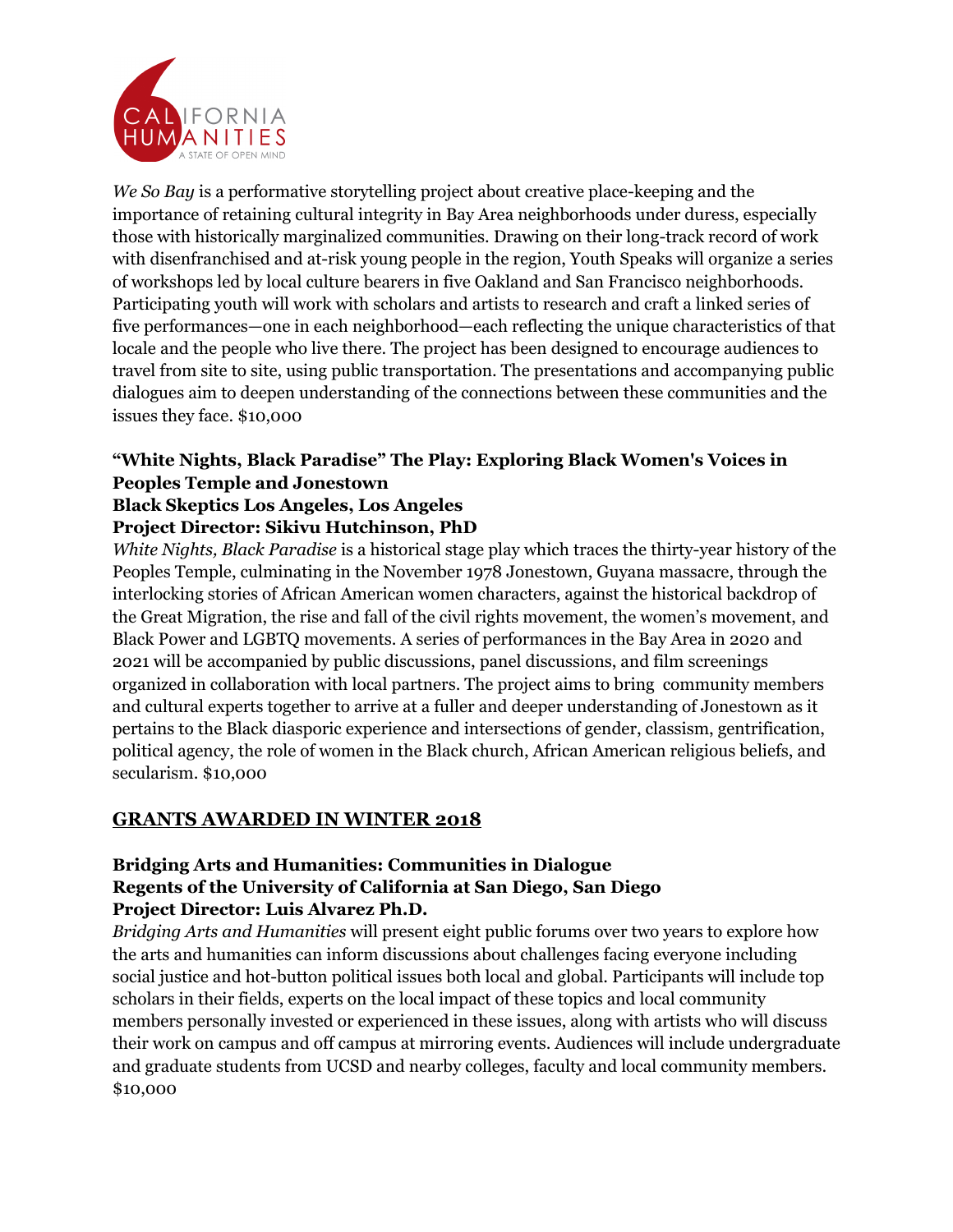

#### **Voices of Courage: Oral Histories of Refugees and Asylum Seekers East Bay Sanctuary Covenant, Berkeley Project Director: Lisa Hoffman**

*Voices of Courage* will present historical and current perspectives on sanctuary, highlighting real life experiences of youth and adults who have fled violence and persecution to seek safety and rebuild their lives in the US. It is led by a team of immigrant leaders, humanities specialists and volunteers associated with the East Bay Sanctuary Covenant, a community-based organization that serves low income refugees and immigrants. Drawing on content from archival materials and new oral history interviews, the project will facilitate in-person and online activities including workshops, forums and exhibits that help audiences to engage with the asylum seekers' experience and develop an historical and cultural analysis. The project will also develop educational materials in multi-media formats. *Voices of Courage* has two main audiences: immigrants who have sought safety and are integrating into U.S. society, especially youth, and non-asylum seekers from the broader society seeking to deepen their understanding and empathy. \$10,000

## **Familia y Tradiciones: Four Generations of Change at the Jensen-Alvarado Ranch Riverside County Regional Park and Open-Space District, Jurupa Valley Project Director: Antone Pierucci**

*Familia y Tradiciones: Four Generations of Change at the Jensen-Alvarado Ranch* will enhance the visitor experience of this historic rancho through a new exhibit focused on the *Californio* heritage of the Inland Empire and the multicultural history (Anglo and Mexican) of the family for whom it is named. The exhibit will incorporate immersive and interactive elements specifically designed to engage area schoolchildren and families, including displays of family letters and other ephemera and specially-designed immersive elements, such as a touchscreen kiosk where visitors can listen to period music that would have been played by the family. The project hopes to encourage all visitors to explore their own lived experiences and sense of identity and community and provide a more inclusive and accurate narrative about Southern California history. \$17,500

#### **Imagining Santa Ana**

## **El Sol Science & Arts Academy of Santa Ana, Santa Ana Project Director: Sue A. Cronmiller**

This project will present an eight-part series of public programs at El Sol Conexion, a new cultural center located in downtown Santa Ana, California in 2019. *Imagining Santa Ana*aims to bring new and diverse audience participants together to explore the city's layered, multicultural history and heritage through activities and conversations which encourage deeper readings of the past and a richer vision for the future. All talks in the series will feature local artists, writers and historians speaking on relevant themes. Topics include: the city in relation to major events in Mexican history, Santa Ana's growth from 1900-1920, *Barrio* history, Santa Ana artists in the Chicano Arts movement, the mural as vehicle and voice for the community, Santa Ana through poetry and literature, local oral history projects, a look into the current art and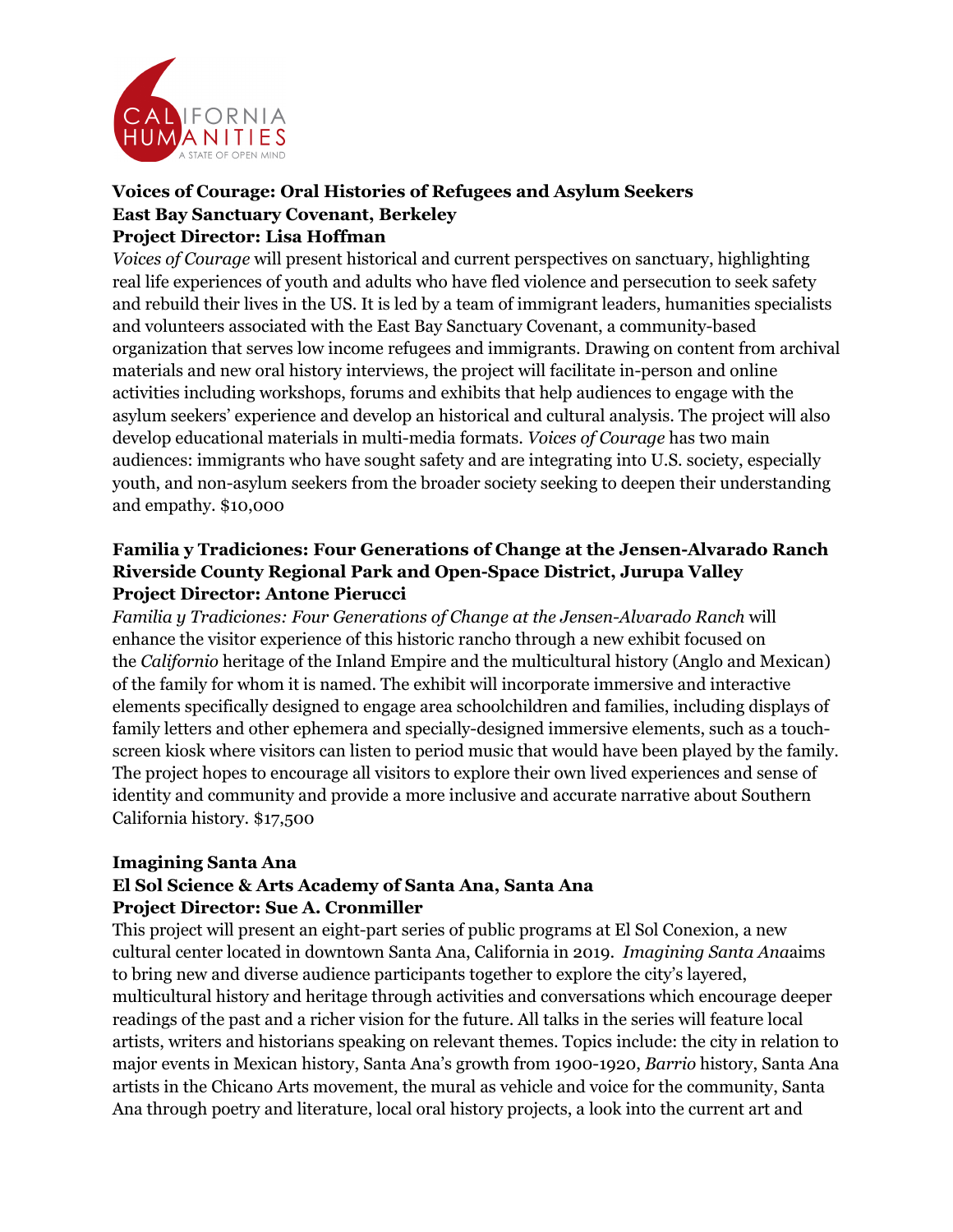

music scene and a critical and provocative examination of mainstream media representations of immigration. \$20,000

## **One Square Mile, 10,000 Voices Visual Communications, Los Angeles Project Director: Sue Ding**

*One Square Mile, 10,000 Voices* is an interactive documentary experience with an emphasis on education, oral history and community dialogue. It consists of three main components: a sound installation at Manzanar National Historic Site, a satellite installation in Little Tokyo (and related public programming) and an interactive website. At Manzanar, where more than 10,000 Japanese Americans were incarcerated during World War II, audio files will be geolocated across the landscape. Using a mobile app and headphones, visitors will be able to enrich their experience of the site by accessing oral histories, scholarly observations, and comments of other visitors. The satellite installation and a website will feature versions of this experience for virtual visitors. All three components will be fully participatory, inviting visitors to record their own stories to add to the project, and to engage with the contributions of others. This participatory storytelling approach will encourage visitors to engage with both the physical site and its historical archive in new ways and create a living document of resilience and community. \$20,000

## **Resilience Archives Japanese American Cultural & Community Center, Los Angeles Project Director: Mia Nakano**

*Resilience Archives* combines arts education, visual arts, storytelling, collection and digitization of community archives into living digital map to create stories and memories and uplift the history of California LGBTQ Asian Pacific Americans. Over the next two years, the project will conduct storytelling and narrative writing workshops in the Bay Area, Fresno and Los Angeles, and support the gathering, preservation and digitization of materials for an online archive and physical exhibit. Culminating events including performances and readings will launch the exhibit phase of the project in Los Angeles and the Bay Area and be live streamed to reach across the entire state. The project aims to create and share new knowledge that will provide a more complete and inclusive narrative about California's history and diverse populations. \$20,000

# **Telling Our Personal Stories: Changing How We're Seen to Who We Are Filmmakers Collaborative, Inc. San Francisco**

# **Project Directors: Jennifer Crystal Chien and Sabereh Kashi**

*Telling Our Personal Stories: Changing How We're Seen to Who We Are* is a two-year public media education series that will provide professional education to emerging filmmakers of color, empower prospective community advocates and at the same time engage general audience members in increasing cross-cultural understanding. This project will develop and mentor two cohorts: emerging documentary filmmakers of color who are seeking to document personal stories and emerging community advocates who want to foster better cultural understanding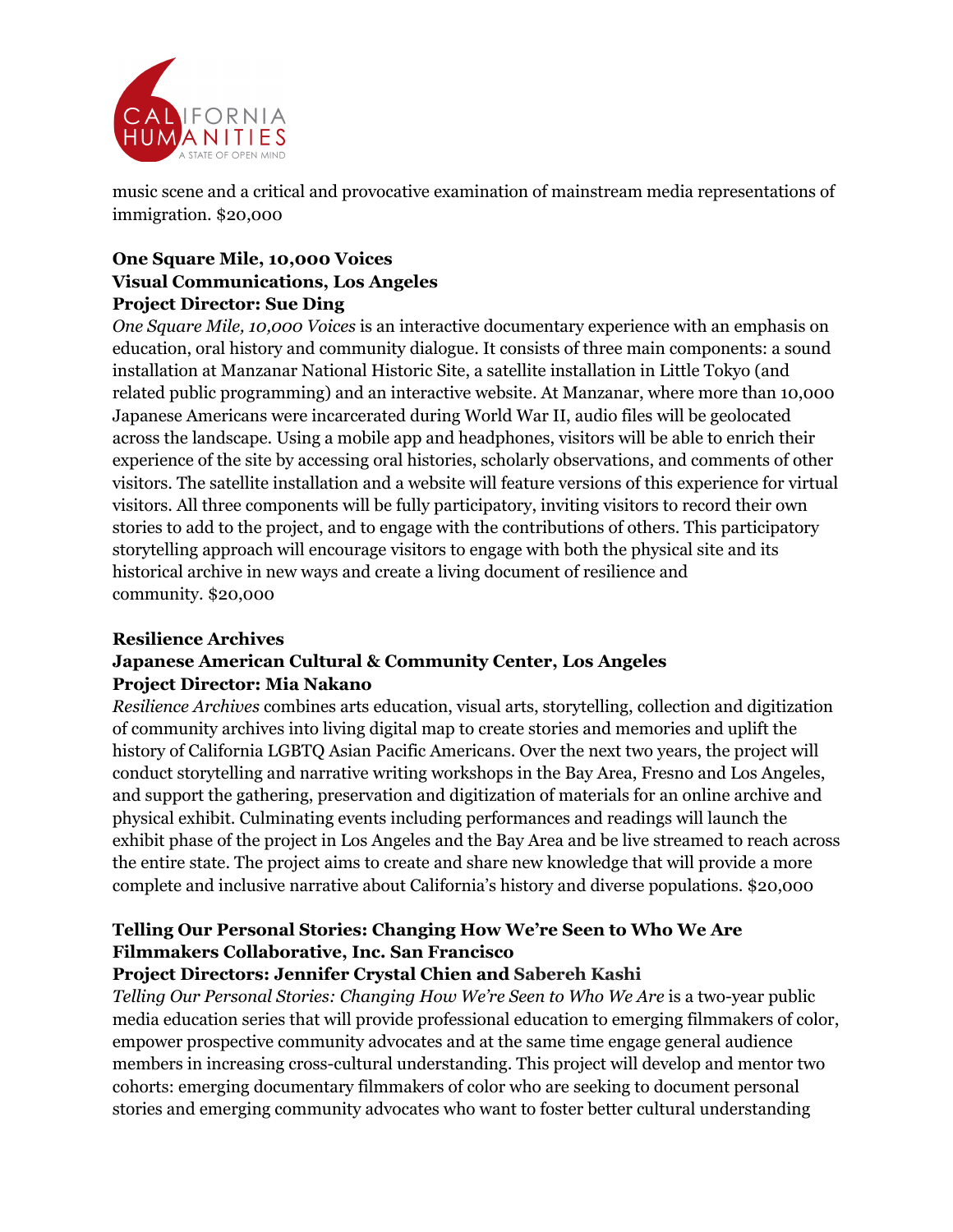

and may have personal stories to share. They will work together to create short films that document community stories, wisdom, practices and culture that are not often seen in mainstream media, especially from Asian Americans (including Middle Easterners/West Asians), those of mixed race and LGBTQ+ people of color in Oakland. The film screenings and community engagement events will reach 1000 audience members during the initial phase, and thousands more through local festivals, online streaming, and public television broadcast. \$20,000

# **The Indigenous in Us: Embracing Ancestral Knowledge and Sharing the Beauty of Practice**

#### **TIA Chuchas Centro Cultural, Inc. Sylmar Project Director: Melissa SanVicente**

Indigenous-based arts and wellness practices are reemerging as an option for self-care and community-care*.* This project will showcase community-based indigenous healing and wellness practices of Native Mexica and local Native American groups whose combined teachers and teachings form a human bridge connecting the Northeast San Fernando Valley to the past and present of the United States, Mexico and Central America. A series of free public cultural events over an eighteen-month period will enable the public to witness the art of incorporating nature, social beauty and abundance into traditional ceremonies involving dance, drumming, songs and oral traditions. People of all backgrounds and ages will be invited to engage in original peoplesinspired celebrations of their humanity. A variety of panels, presentations, workshops and traditional ceremonies will provide opportunities to delve deeply into the rich history and motherlode of knowledge that is the source of today's expressions of ancestral practices. \$17,500

## **Tracing Memory**

# **Friends of the Chinese American Museum, Los Angeles Project Director: Long (Michael) Truong**

Through *Tracing Memory*, a photographic and visual arts exhibition, the Chinese American Museum will examine the significance of the Garnier Building. Now home to the museum, it is the oldest surviving Chinese building in California and a site of importance to the history of the state and the Chinese American community. Using artifacts, stories and artworks, the exhibit will explore the evolution of the Chinese American community and downtown Los Angeles. A slate of free programs that includes walking tours, panel discussions about urban planning and gentrification and a community fair will accompany the exhibit and reinforce its themes. The museum hopes the project will reframe what the historic site means to the Chinese American community, promote connections to other communities of color and all Californians and provide opportunities for learning, story sharing and dialogue. \$20,000

# **We Are Not Strangers Here: A Cal Ag Roots Story Series California Institute for Rural Studies, Inc. Davis Project Director: Ildi Carlisle-Cummins**

*We Are Not Strangers Here* will shine a light on African Americans in the history of California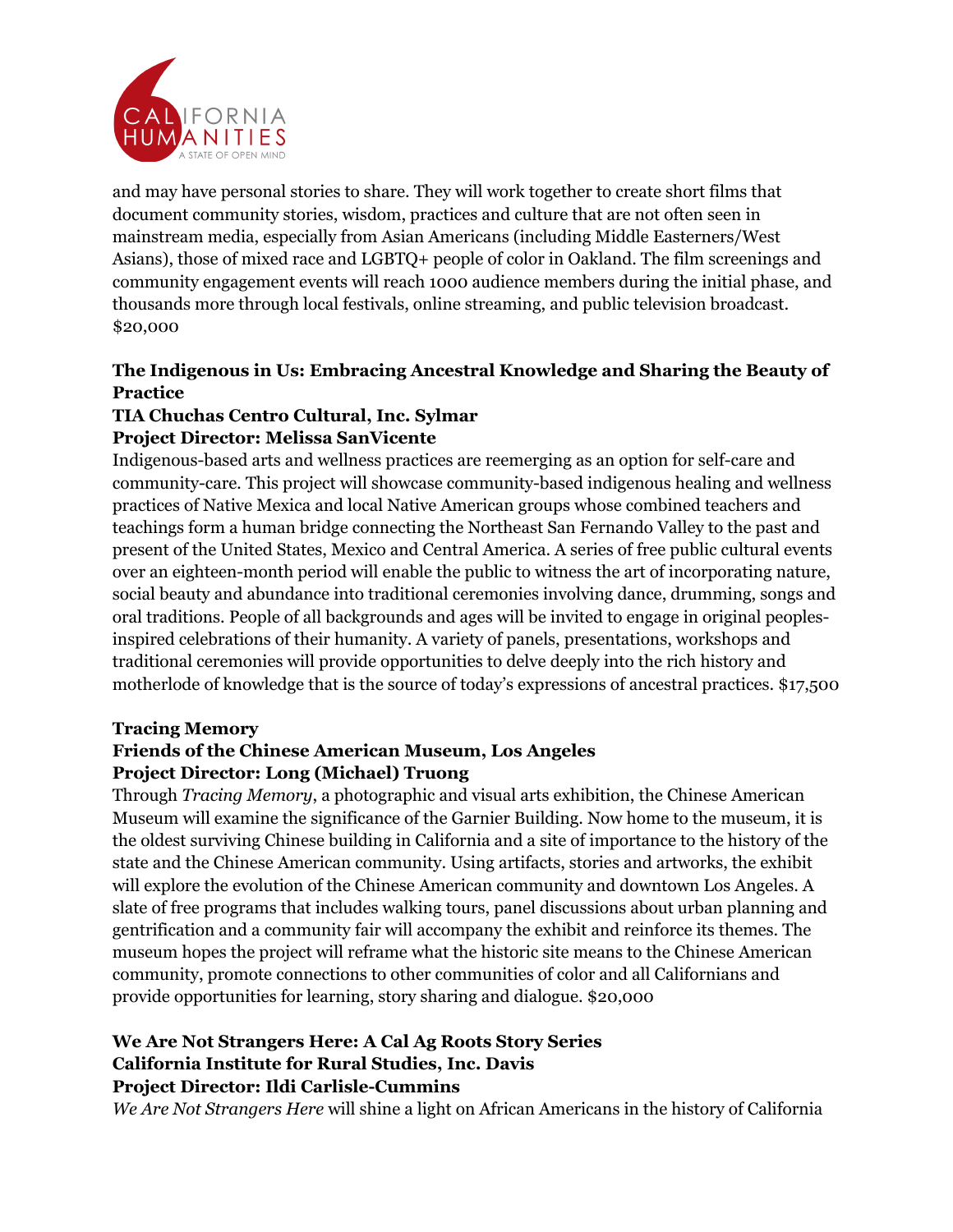

agriculture and rural communities and black people's relationship with food, farming and land. The third of the Cal Ag Roots story series, this project has three main elements: podcast audio stories which will be posted on a digital Story Hub accompanied by text and archival visual materials, a live storytelling event at the African American Museum and Library at Oakland and a Story Listening Booth—a travelling exhibition which will include archival materials and audio files from the podcast series evoking the agrarian experience of African Americans in California. The project, which will unfold throughout the 2019 calendar year, is a collaboration between the Cal Ag Roots Project at the California Institute for Rural Studies, the African American Museum and Library at Oakland, Exhibit Envoy and three rural museum and library partners in the Central Valley who will host the exhibit and related public programs. \$20,000

# **GRANTS AWARDED IN SPRING 2018**

# **A Teen-Focused Exploration of Migration, History, and Culture Through Film, Photography, and Dialogue\***

# **Outside the Lens, San Diego**

## **Project Director: Lucy Eagleson**

Outside the Lens, in collaboration with the Sherman Heights Community Center, will use digital media to engage teens in learning about, reflecting on, and responding to their community's history and culture. A series of film screenings (Sept 2018 – Feb 2019) open to the entire community will launch the project and spark conversation, invite collaboration, and encourage exploration of local history and culture. Each film will be accompanied by facilitated dialogue (with humanities experts as facilitators and discussants) inviting meaning-making, connection, and reflection. The film series will be followed by two photography workshops with support from Humanities Advisor Dr. Guillermo Gomez, in which participating teens will learn about documentary photography and produce an exhibit of their work. \$17,500

## **Central Valley Latino History Project Arte Americas: The Mexican Arts Center, Fresno Project Director: Nancy Marquez**

*Central Valley Latino History Project,* a multimedia exhibition and public programming project, will provide a comprehensive and contemporary history of the Latino presence in the Central Valley (Nov 2018- March 2019). With a bold design and interactive displays driven by video content, large scale photos, re-designed maps, and infographic data, this project will illustrate how Latinos are part of a greater history, not only as immigrants, but integral to this societal landscape. The project will provide public programming geared to youth and families, including oral history workshops and teacher trainings, and produce related educational materials, an exhibition guide with essays, and an interactive website. A touring component will reach rural cities throughout the Central Valley next year (Apr – July 2019). Addressing both gaps in historical documentation of local Latino history and gaps in the public's access to this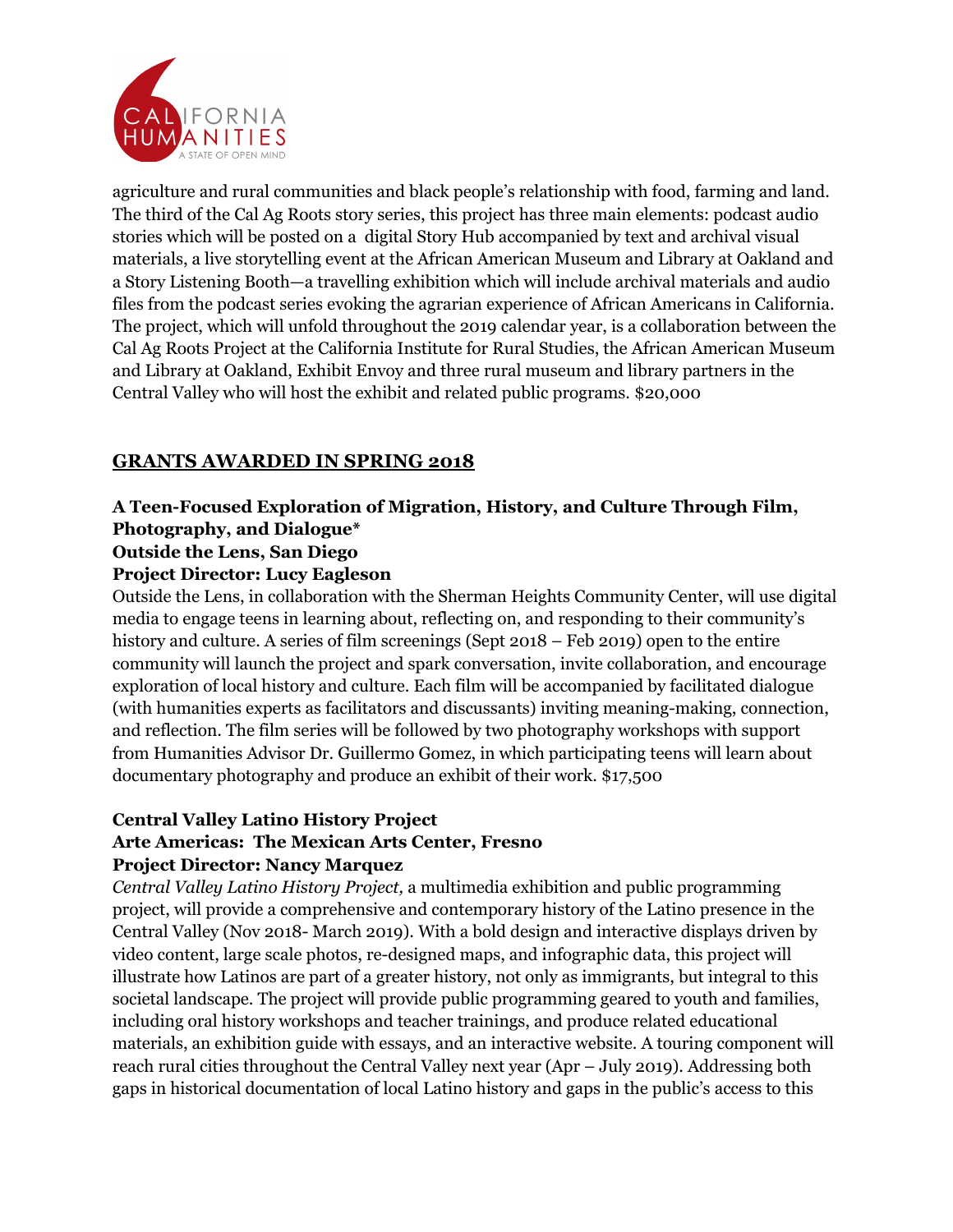

knowledge, the project will create a highly visible space for education, interaction, and analysis. \$20,000

# **Commons Archive Kala Art Institute, Berkeley Project Director: Sue Mark**

Kala Art Institute will partner with cultural researcher Sue Mark and the Oakland Public Library Golden Gate Branch in North Oakland to develop *Commons Archive*, a neighborhood memory bank for a community in transition. Using the model of popular library-based seed banks and tool lending programs, the project will create a permanent archive of local history that is both participatory and accessible. Intentionally non-bureaucratic, this archive invites community members to be curators and collectors of their neighborhood's rapidly disappearing local history. Activities will include training neighbors as citizen archivists (Jan – June 2019), gathering materials to form a hyper-local reference collection; creating an audio/visual media station celebrating neighborhood achievements (Sept 2019- Mar 2020); and cultivating a network of community-based organizations to sustain the project in the long-term. Communityled workshops and visually impactful installations within library grounds will extend archiving activities. *Commons Archive* will be a tangible communal expression of this area's multifaceted history, critical given the neighborhood's swift rate of change. \$20,000

# **"I Too Am" Media Festival\***

# **Critical Media Project, USC Annenberg School for Communications & Journalism, Los Angeles**

# **Project Director: Dr. Alison Trope**

*"I Too Am" Media Festival* will solicit and showcase projects created by Los Angeles youth from underserved communities, and provide a platform for community discussion through a media festival to be held at USC's Annenberg School for Communication and Journalism (May – July 2019). Guided by The Critical Media Project, a free web resource and curriculum affiliated with the festival and used in local schools, youth will be given tools to decode media representations of race, ethnicity, gender, sexuality, class, religion, ability and age, considering the visibility and invisibility of these identities in the media. Participants will subsequently be prompted to create their own representations, producing knowledge, reflecting on belonging, and reclaiming space in the context of mainstream media as well as the environs of California, Los Angeles, and local neighborhoods in which they live. The ultimate goal of the project is to empower youth in the practice of storytelling as civic participation, to represent, make visible, create counternarratives, and publicly acknowledge stories that are otherwise invisible and unheard. \$10,000

## **One Leg at a Time**

# **Heidi Duckler Dance Theatre, Los Angeles Project Director: Heidi Duckler**

Heidi Duckler Dance Theatre (HDDT) will partner with Just Detention International (JDI) to develop a site-specific dance residency and humanities learning program, connecting two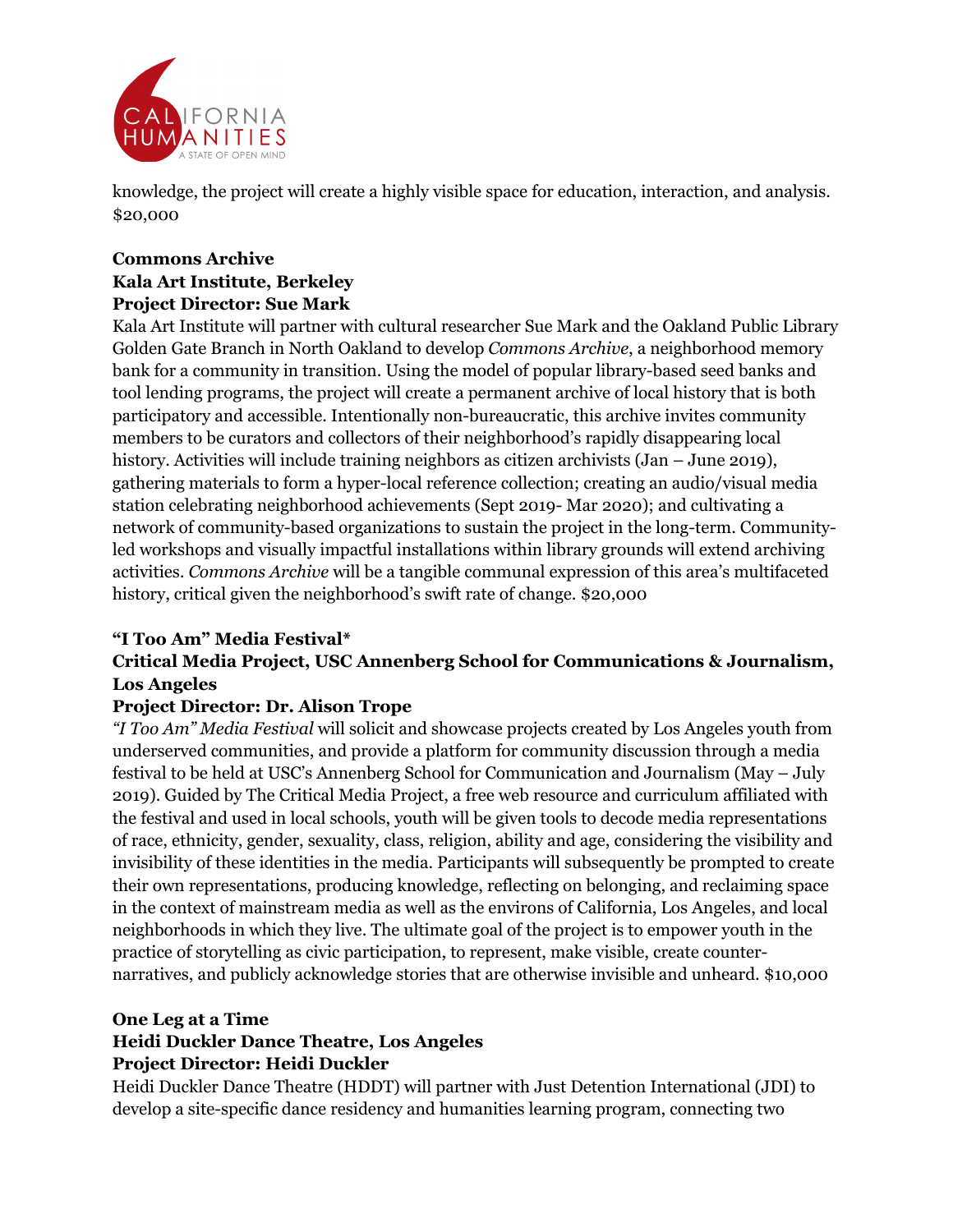

distinct audiences: the inmates and staff at the California Institution for Women (CIW) in Chino, California, and the general public. A series of workshops led by teaching artists and humanities advisors will enable a core group of incarcerated women to reflect on and share their experiences in relation to the theme of "control and manipulation." Their ideas will be incorporated into a work that will be performed before the larger prison population – inmates and staff – followed by facilitated discussions. (Mar – Apr 2019). Film Director Ben Dolenc will document the workshops, discussions and stories the women share, and subsequently co-create a mini-documentary to be screened before a public audience in Los Angeles. A panel presentation and audience discussion will promote awareness, activate empathy, and engage the public in thinking about and discussing the subjects of incarceration, freedom and selfdetermination, and California's criminal justice system (May – Sept 2019). \$20,000

## **Speak Ohlone Exhibit Interactive Richmond Museum of History, Richmond Project Director: Melinda McCrary**

Working closely with the Ohlone community in the design stages, the Museum will create a new interactive programming element for its permanent exhibition that will highlight the language and culture of the Huichin Ohlone, the first inhabitants of the East Bay. An interactive audio station will provide visitors an opportunity to learn a series of phrases in the Chocenyo dialect, taught by a member of the Ohlone community (exhibit opening Nov – Dec 2019). In addition to supporting language preservation efforts, the project seeks to raise awareness about the inspiring work of the Ohlone people to revitalize elements of their culture hidden due to historical injustices. The exhibit will serve school aged children, families, and the general public in the Iron Triangle neighborhood of Richmond and provide a rich learning resource to Bay Area residents, visitors, and researchers alike. \$17,500

# **Stories from the Farther Shore: Southeast Asian Films San Jose Museum of Art, San Jose**

## **Project Director: Rory Padeken**

*Stories from the Farther Shore: Southeast Asian Films* is a free public film program with a special focus on Vietnam, to be presented at venues in San José and San Francisco over a fourday period in March 2019. Organized by San Jose Museum of Art in consultation with humanities advisor Vi't Lê, an expert in Southeast Asian film, and co-presented with the Asian Art Museum, San Francisco, *Stories from the Farther Shore* will feature twelve recent films from established Vietnam-based film studios, experimental video artists, and emerging filmmakers from the region addressing contemporary issues of identity in both Vietnam/Southeast Asia and the diaspora. Public conversations featuring two Southeast Asian filmmakers in dialogue with nationally recognized film scholars will accompany the screenings. A newly commissioned outdoor projection mapping project by photographer and San José State professor of art Robin Lasser titled Vietnamese Diaspora: San José Stories will further enrich the project. The program will engage diverse audiences including exhibition goers, film aficionados, and multi-generational and culturally-specific audiences from San José's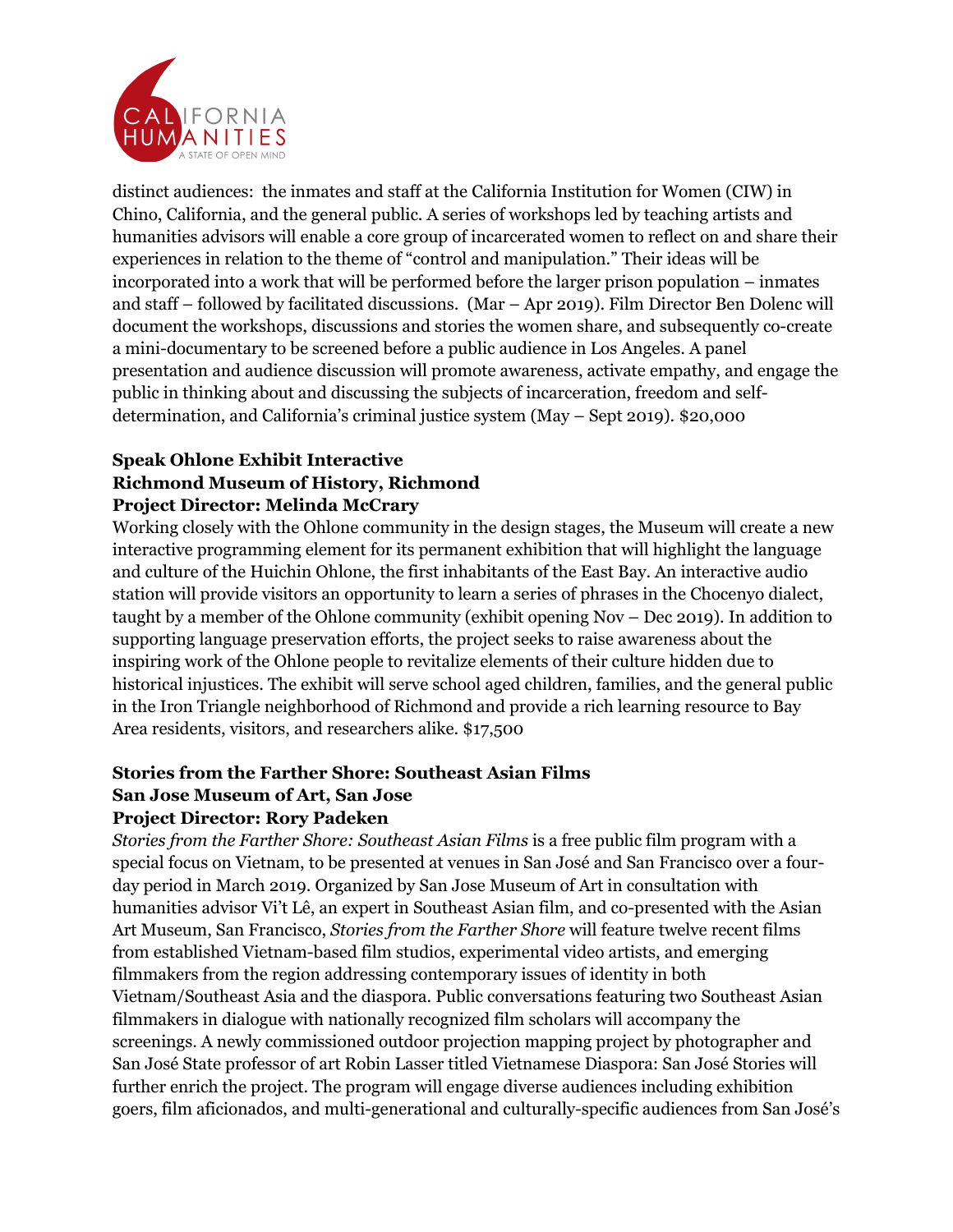

minority-majority demographic, including its significant Vietnamese population, one of the largest in any single city outside of Vietnam. \$15,000

# **The Cultural and Historical Ecology of the Elkhorn Slough Woven Across Time Elkhorn Slough Foundation, Moss Landing**

# **Project Director: Virginia Guhin**

*The Cultural Heritage and Historical Ecology of the Elkhorn Slough Woven Across Time* is a multi-media project to strengthen the public's understanding of the connections between natural and human communities in the region. The new exhibit (opening May – June 2019) will incorporate a digital touch screen, audio recordings, and historical artifacts, weaving accounts from native peoples, early Spaniards, local Mexican farmers, and other residents into the story of ecological changes produced by humans and natural forces. Recordings from recently collected oral history interviews of local farmers, families, and neighbors will complement journal entries, news articles, and other historical artifacts dating back to the 1700s. The new exhibit will also include an interactive timeline that will allow area students, rural neighbors, and everyday visitors to explore the cultural and ecological changes that have occurred in parallel across the Elkhorn Slough watershed, from before the establishment of Spanish missions to the present. \$19,998

## **Unheard LA: The Stories of Where you Live**

#### **Southern California Public Radio (KPCC), Pasadena Project Director: Jon Cohn**

*Unheard LA: The Stories of Where You Live* is a community-driven storytelling series that puts diverse voices center stage in venues around the sprawling and often disconnected metropolis of Greater Los Angeles. Programs will feature storytellers of various backgrounds, ethnicities, ages, and genders who share compelling true stories of struggle and survival, hope and fear, the unexpected and the unbelievable through spoken word, music, poetry, and other forms. Each show concludes with a mixer that enables the KPCC In Person team, storytellers, and attendees to interact, serving as a catalyst for cultural connection and learning. Related audio and video recordings will be shared through radio broadcast, digital media, and potential on-demand and podcast opportunities. Following well-received pilot shows last year in Whittier, Downtown LA, and Hollywood, California Humanities support will enable expansion to six more LA neighborhoods, including Mid-City, Downey, and Baldwin Park (May – Sept 2018). \$15,000

## **Voices of the Golden Ghosts Shasta Historical Society, Redding Project Director: Mark Oliver**

One of the largest gold mining events of the 19th century took place in the mountains of Northern California, bringing miners from all corners of the globe to the region. By 1853, over two thousand men of African American decent, both free and enslaved, were working in the "Negro Mines" Northern California. Now, the Shasta Historical Society, in collaboration with community partners and humanities experts, will organize a project to document and share this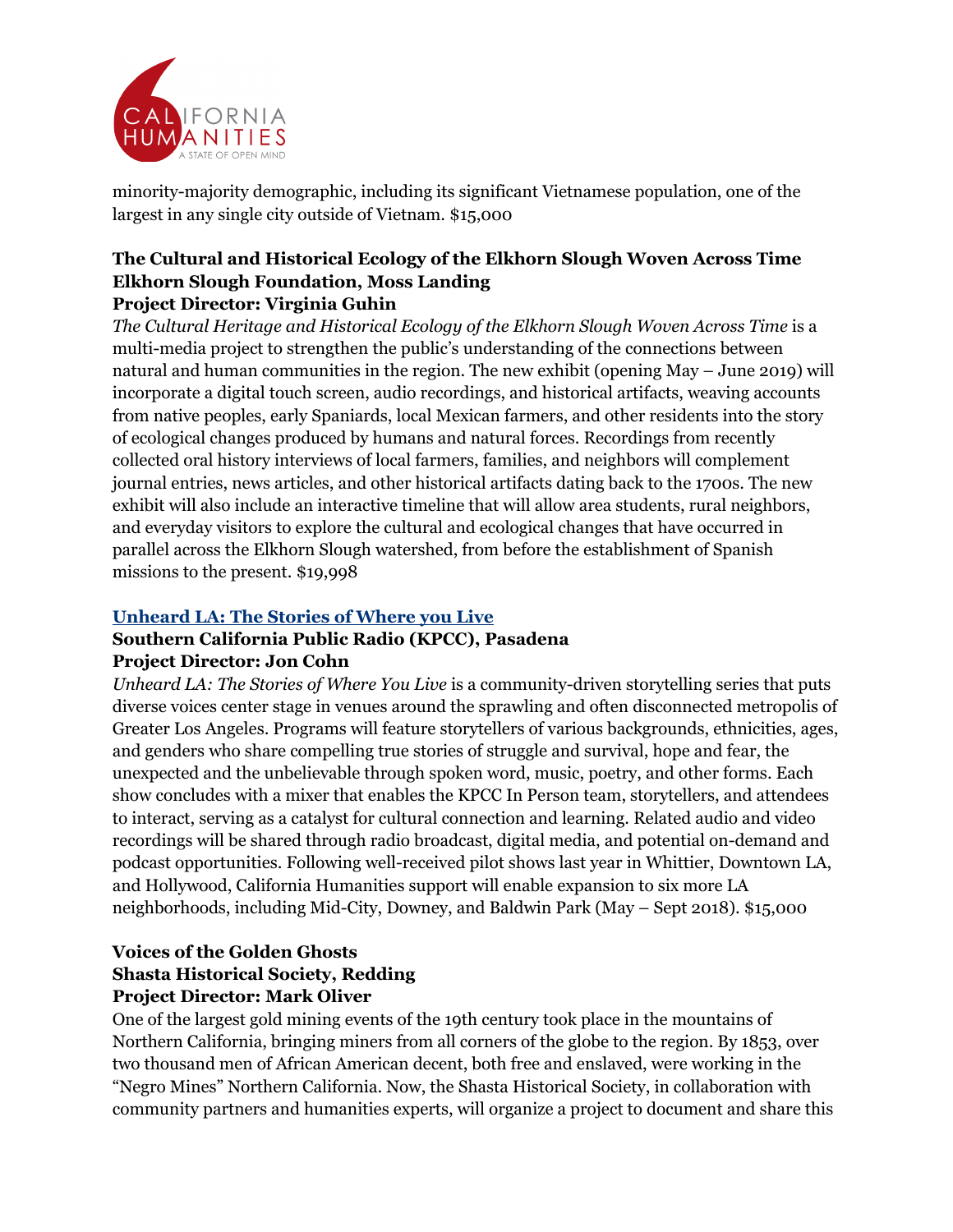

little-known chapter of California history. Local residents, guided by humanities experts, will uncover the hidden history of these miners and their families and communities; theater professionals will support the development of dramatic presentations to share their stories. Performances at local educational and cultural partner organizations followed by community dialogues (Mar – May 2019) will encourage the public to re-examine the history of their communities and increase awareness of the experience of African Americans in Northern California. \$20,000

# **GRANTS AWARDED IN WINTER 2017**

## **1500 Stories: Giving Voice to Economic Inequality**

# **Foothill-De Anza Community College District, Los Altos Hills Project Director: Dr. Jennifer Myhre**

*1500 Stories* is a cooperative art and storytelling project that aims to focus public attention on the chasm between the rich and poor in the U.S. through storytelling and the humanities. Inspiration for the project came from a poster created by economist Dr. Stephen J. Rose depicting the current distribution of income and wealth in the U.S. (at present, the poster would need to be 1500 stories tall– roughly five miles long– to capture the disparity in income between the bottom tier and richest 1% of the population). The project will develop an interactive website that marries quantitative data about economic inequality with video, audio and photo stories of what it is like to live at different economic positions in America. A series of face-to-face forums and facilitated conversations in San Jose will provide opportunities for learning and dialogue among a diverse group of residents of Silicon Valley. \$20,000

# **Growing Justice: Raising the Voices of Underserved Youth to Build a Culture of Health**

#### **Community Agroecology Network, Santa Cruz Project Director: Dr. Roseann Cohen**

*Growing Justice: Raising the Voices of Underserved Youth to Build a Culture of Health* is a community-based and youth-led participatory project that empowers Pajaro Valley Latinx youth, of mostly farmworker families, to produce knowledge and tools that promote crosscultural and intergenerational understanding and about the interrelated challenges of food insecurity, substandard housing, and neighborhood safety. The goal of the project is to foster a more inclusive community in a region deeply shaped by the inequities of the industrial food system. This project will present a mobile exhibition for display in community gardens and host community dialogues with residents. The exhibit and products resulting from the community conversations will be digitized and archived in an open-access online digital story map. \$19,000

# **Little Manila Recreated**

## **University of the Pacific, Stockton**

## **Project Director: Dr. Joshua Salyers**

The University of the Pacific, in collaboration with the Filipino-American National Historical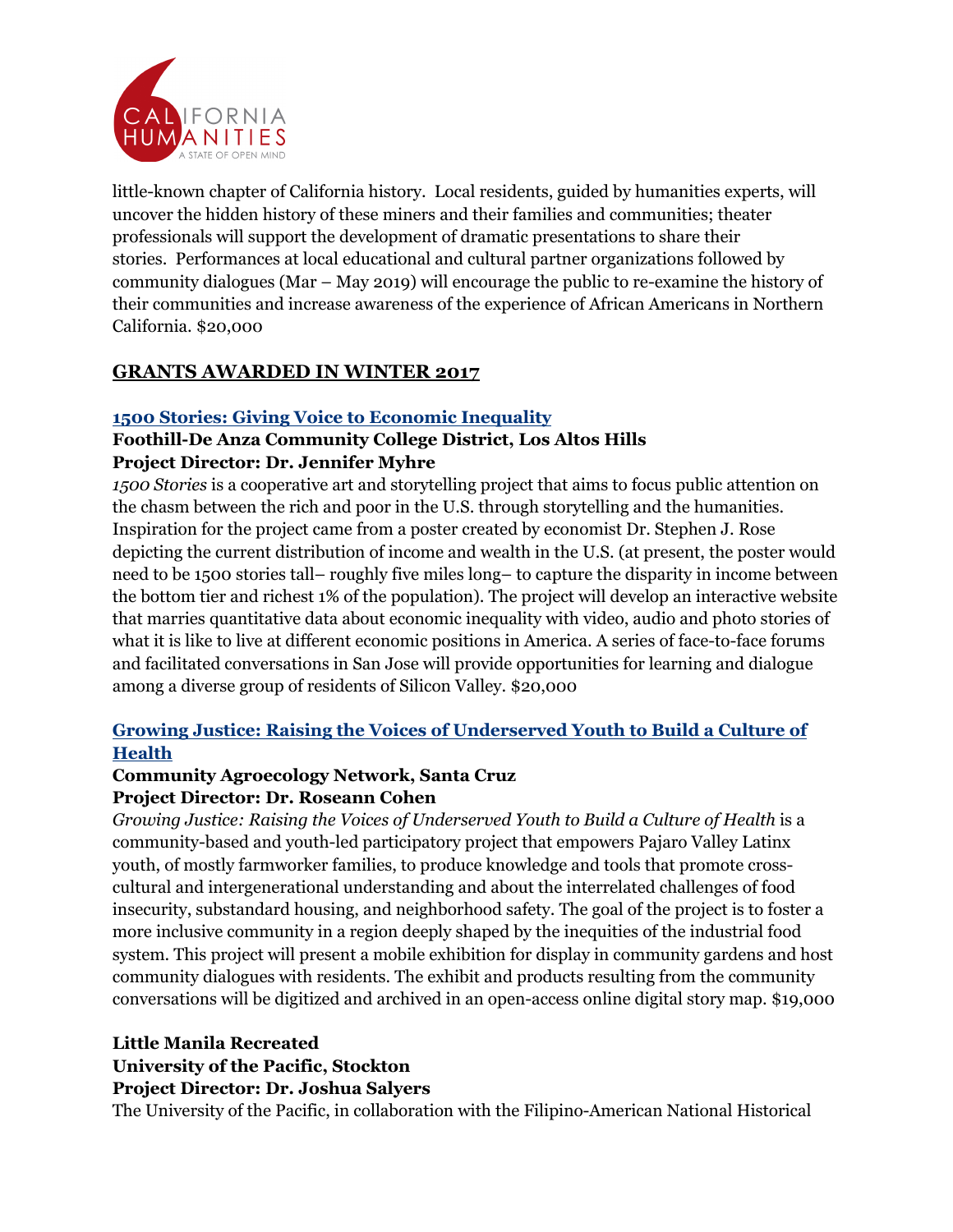

Society (FANHS) and Little Manila Foundation, will create a virtual reality museum exhibit, website, and mobile app game to digitally reconstruct the now-demolished Little Manila neighborhood in Stockton, California and interpret its significance as a center of regional and national Filipino-American culture. *Little Manila Recreated* brings the lost history of Stockton's Little Manila, once the largest concentration of Filipinos outside of the Philippines, to life using digital humanities tools. By virtually placing players in the shoes of mid-twentieth-century Filipino immigrants who forged a vibrant ethnic enclave in the face of discrimination and oppressive working conditions, the exhibit/game forges ties between past and present immigrants, while historicizing the effects of immigration policies and city planning decisions on community cohesion. Fourth grade curriculum development and teacher outreach will encourage use of the game in conjunction with the Common Core California History curriculum immigration strand. \$15,000

# **Little Saigon Mobile Museum Media Arts Center San Diego, San Diego Project Director: Mr. Ethan van Thillo**

*Little Saigon Mobile Museum* will provide the means to capture and share the stories of Vietnamese refugees and immigrants who make up San Diego's designated Little Saigon Cultural District located in City Heights, the most diverse community in San Diego, where over 30 languages are spoken. The project will support the creation and display of artworks representing residents' living histories, provide professional training to youth facilitators in visual art forms and interviewing techniques, facilitate inter-generational learning experiences with community-based storytelling workshops, and create exhibits and mobile installations. Refugees and immigrants will contribute first-hand accounts of their experiences, explore the role the U.S. played in their emigration/immigration, and reflect on how they identify with both their old and new homes. \$15,000

# **Our Giant Rock: A Community Touchstone in the Mojave Town of Yucca Valley, Yucca Valley**

# **Project Director: Ms. Karyl Newman**

The Hi-Desert Nature Museum in Yucca Valley will develop *Our Giant Rock: A Community Touchstone in the Mojave*, a multimedia project incorporating a digital touch screen exhibit and related public programs exploring the relationship of the distinctive local landmark to the history and histories of our community. The project will demonstrate how a geological formation can become an intermediary, a hub for honoring Mojave heritage by connecting stories, characters and events. The project will keep an array of cultural memories accessible and enable community members and visitors to gain deeper understanding and appreciation of the human condition. \$16,000

# **Taking Flight: Conversations In and About the Oaxacan Languages of the Central Coast**

**Regents of the University of California, Santa Cruz**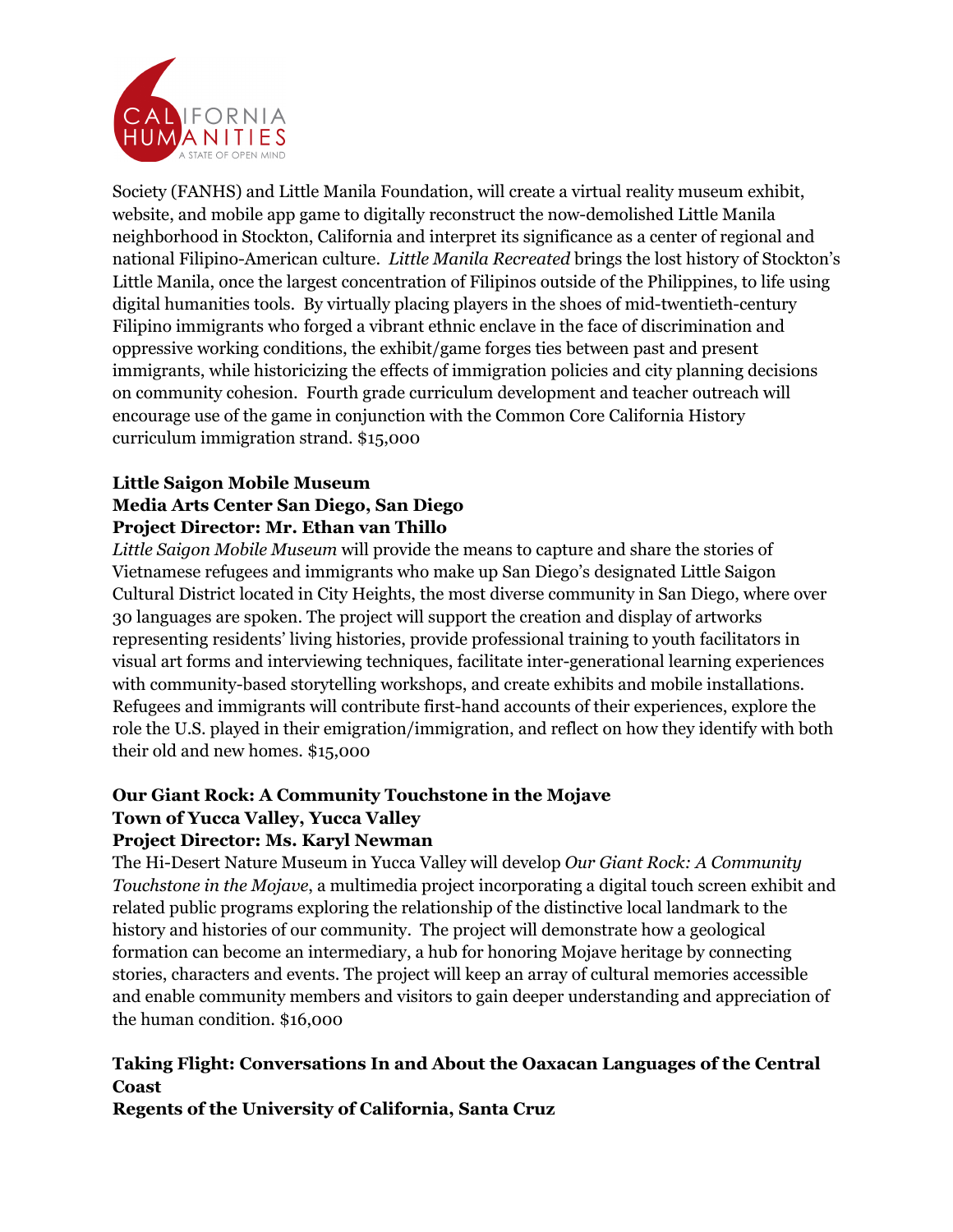

## **Project Director: Professor Maziar Toosarvandani**

Tens of thousands of immigrants from the Mexican state of Oaxaca have settled in the Central Coast of California in recent decades. It is less well-known that Oaxaca is home to a truly diverse array of indigenous languages, many threatened by the disruptions of migration. *Taking Flight* will invite the Central Coast community to discover, explore, and practice the Oaxacan languages now spoken in their midst through a collaboration between the Department of Linguistics at the University of California, Santa Cruz and *Senderos*, a multiservice community nonprofit in Santa Cruz County. Programming will emphasize interactive activities that immerse participants in indigenous languages, including language games at local cultural festivals, performances of important literary works, language learning classes, and online presentation of oral histories and narratives. \$15,000

## **Tell Me**

## **Glendale Library, Arts & Culture, Glendale Project Director: Mrs. Lora Martinolich**

The Glendale Library, Arts & Culture staff will work with immigrants, local restauranteurs, culture bearers and educators to identify, interview, record and make available oral histories of Glendale's diverse immigrant populations. ReflectSpace, a gallery of the Downtown Central Library, will offer multi-media exhibits featuring the oral histories of Glendale settlers and immigrants, including the Shoah Foundation's oral history collection of Glendale Armenian Genocide survivors previously recorded by photographer Ara Oshagan. A community festival will provide another opportunity for sharing immigrant cuisines and cultural traditions, as well as to collect new stories from community members through the means of a mobile recording booth. And a partnership with the Glendale School District will provide opportunities for student learning. \$20,000

# **The Chicharrón Chronicles: Post-Colonial Spanish Legacies in Contemporary Historic Filipinotown**

#### **Pilipino Workers Center of Southern California, Los Angeles Project Director: Ms. Reanne Estrada**

*The Chicharrón Chronicles: Post-Colonial Spanish Legacies in Contemporary Historic Filipinotown* is a participatory exercise in public story-gathering and narrative collage: a series of three screening/story-gathering events that will yield community-generated content for an eponymous multimedia walking tour that illuminates the historical, social, and cultural commonalities between immigrants from the Philippines, countries of Central America, and Mexico in one Los Angeles neighborhood. Teasing out the bonds that can form over fried pig skin (*chicharrón*), Catholicism, and overlaps in language and labor struggles, the project will draw on history, inquiry, and analysis to engage participants in communal investigation and relevant, significant dialogue co-facilitated by local culture bearers and humanities scholars. \$15,000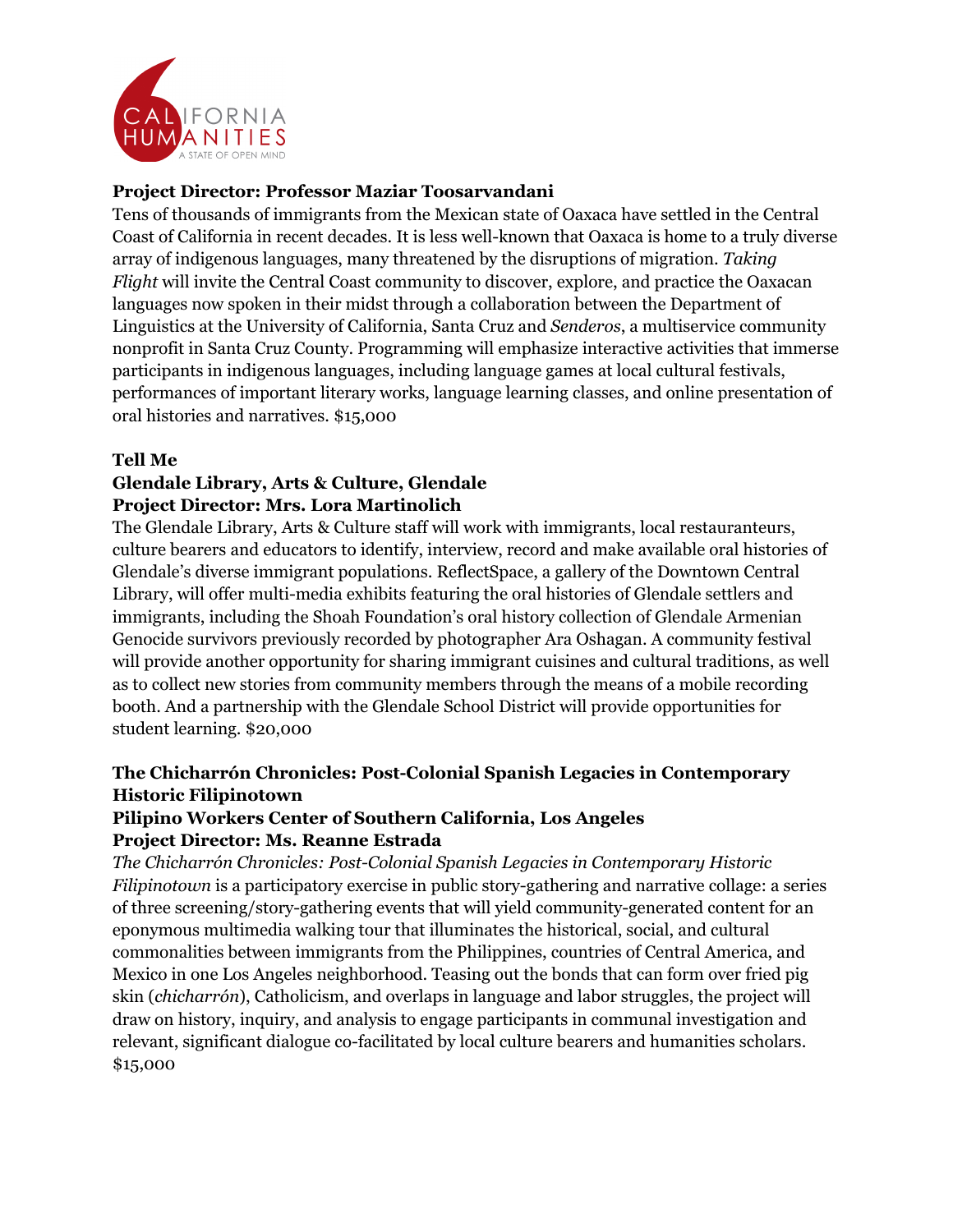

# **The Wonderland Radio Hour: Live from the Rio Theater KRCB-Rural California Broadcasting Corporation, Rohnert Park Project Director: Ms. Rhian Miller**

*The Wonderland Radio Hour: Live from the Rio Theater* will create a series of public programs at the historic Rio Theater to showcase musicians, artists, writers and characters from the Lower Russian River Area. Anchoring each hour will be three professionally produced audio stories highlighting: A Person, A Place and A (bit of) History from each of the eight distinct communities that lie along the Russian River as it turns and heads west toward the sea. Driving west on Hwy 16/River Road, as you enter Monte Rio, a neon sign suspended above the road greets you– "Welcome to Vacation Wonderland." The series will bring together onto the stage and into the audience, members of every lower river community, from Forestville to Jenner-bythe-Sea. Each show aspires to introduce and appreciate the wide and diverse talents of our residents– from the well-known to those whose abilities deserve greater recognition. \$20,000

#### **Welcome to the Mix: Recovering the Hidden History of San Diego's Diversity San Diego History Center, San Diego Project Director: Dr. Tina Zarpour**

*Welcome to the Mix*, a community-based research project, will collect personal interviews and video-taped oral histories and photographs from four communities currently under-represented in the museum's collections, programs, and exhibitions: Native (Kumeyaay and Luiseno), Mexican-American, Filipino, and various refugee groups. These materials will be developed into a new 480 square-foot multimedia exhibition of the same name at San Diego History Center in Balboa Park, as well as a derivative traveling exhibit component that will travel to four community spaces throughout San Diego County. Exhibition materials also will be incorporated into a new permanent exhibition at the History Center. The overarching goals of the project are to broaden and diversify the current oral history collection, making it more accurate and representative, engage new audiences and program participants and to strengthen the institution's interaction with the diverse communities of our region. \$20,000

# **GRANTS AWARDED IN SPRING 2017**

# **Between Two Worlds: Untold Stories of Refugees from Laos (B2W) Center for Lao Studies, San Francisco Project Director: Vinya Sysamouth**

This project, through personal interviews, artifacts, and photographs, will produce a traveling interpretive exhibit illuminating the histories and contemporary realities of refugees from Laos (ethnic Lao, Mien, Khmu, and Hmong) and their families now living throughout California. Accessible in multiple languages, the exhibit will travel to the SF Bay Area, Redding, Sacramento, Fresno, and San Diego over a period of 18 months. \$10,000

# **Dreaming the Universe: The Intersection of Science, Fiction, & Southern California**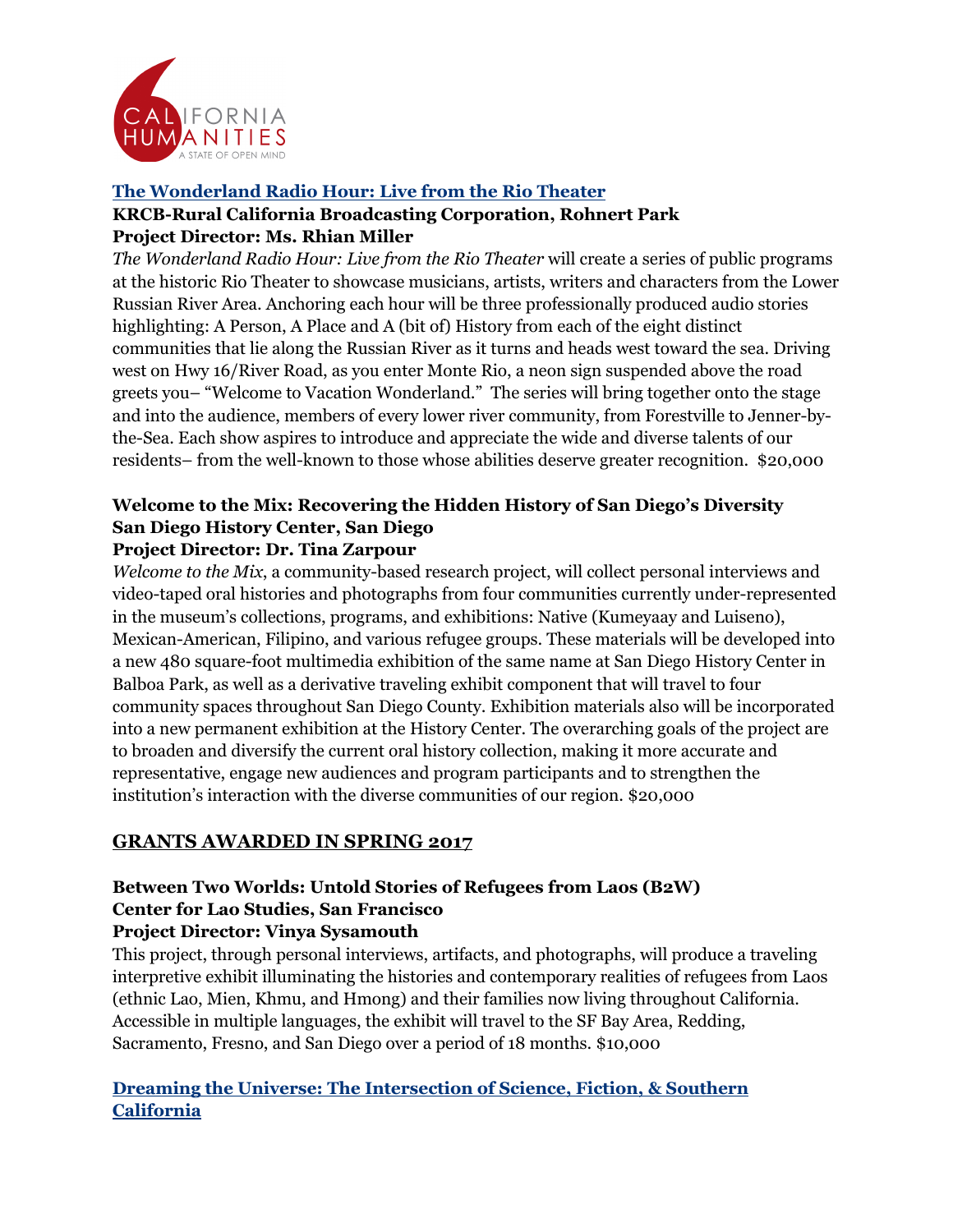

# **Pasadena Museum of History, Pasadena Project Director: Jeannette O'Malley**

This project will explore the history of science fiction from 1930 to 1980, and how it interacted with advances in science, changes in technology, and shifts in American society. The exhibition will feature historic artifacts, fine and graphic art, books and ephemera, and historic photographs. Oral histories of science fiction creators will be shared via audio kiosks installed in the galleries. A series of lecture/panel discussions, free public programming including several community days, and free field trips for fourth grade students will engage visitors in related topics. \$10,000

# **From Latin America to Hollywood: Latino Film Culture in Los Angeles, 1967–2017**

#### **Academy Foundation/Academy of Motion Picture Arts and Sciences Project Director: Randy Haberkamp**

This nine-part weekly series of live English and Spanish-language film screenings and livestreamed filmmaker panel discussions will be the Academy's contribution to the Getty's Pacific Standard Time: LA/LA, Latin American and Latino Art in Los Angeles. The project will include dedicated online content, an academic symposium, a companion publication, and K-12 materials. Supported by a two-year research phase, the project examines the shared influences of Latino and Latin American filmmakers and the work they created or presented in Los Angeles, told through the voices of the filmmakers themselves. \$10,000

# **In|Dignity: A Community Narrative-Based Exhibition by the CSUSB Anthropology Museum**

# **California State University, San Bernardino, San Bernardino Project Director: Annika Anderson**

California State University, San Bernardino's (CSUSB) Anthropology Museum is curating a community narrative-based exhibition about the experiences of marginalized populations. The stories might include experiences with ableism, androcentrism, Islamophobia, cisgenderism, Eurocentrism, racism, heterosexism, educationalism, ageism, classism, colorism, pro-natalism, and other axes outside of the societal "norm." The stories will make clear both the persistence of inequalities and biased normative standards in our communities – often in subtle and unintentional ways – and their impacts on individual lives. \$15,000

# **Mi Familia, Mi Historia**

## **The New Children's Museum, San Diego Project Director: Judy Forrester**

*Mi Familia, Mi Historia* will employ a series of humanities-based activities to provide new community engagement and learning opportunities for low-income Latino families living near the U.S.-Mexico border. This project intends to make museum and university culture more accessible and to make the humanities an integral part of long-life learning for underserved Latina/o families. Programming will include family workshops, oral history recording and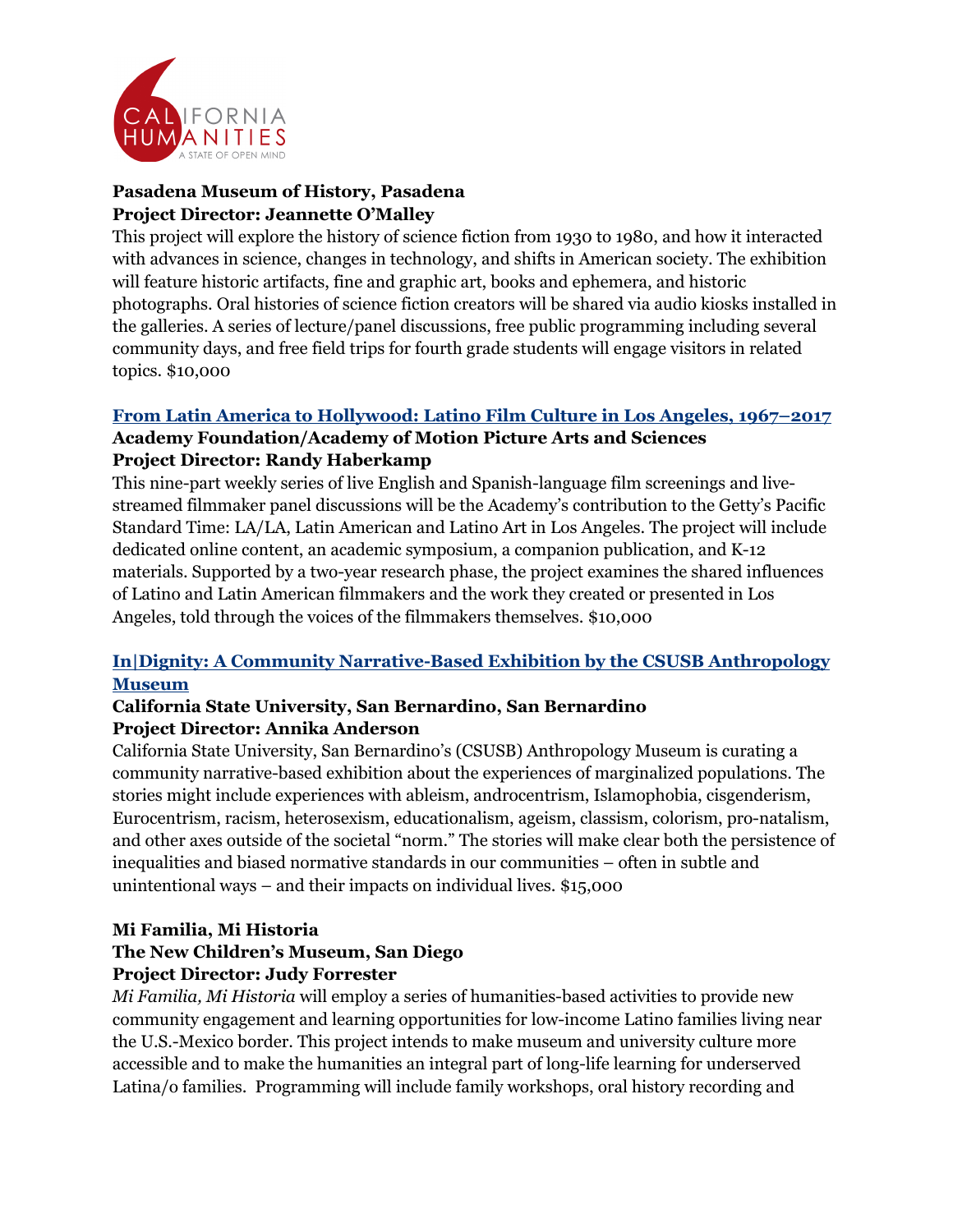

digital mapping, interpretive art-making, family fieldtrips, public community discussions, and an exhibition of completed artwork. \$20,000

## **Punjabi American Women Oral History Project: A Public History Collaboration Between UC Davis and the Punjabi American Heritage Society Regents of the University of California, Davis Project Director: Nicole Ranganath**

This project will be the first study to preserve and share the life histories of women in the historically significant Punjabi American community in California's Sacramento Valley. In collaboration with female community experts, UC Davis historians will interview 36 Punjabi American women in the remote rural Yuba City area and record 12 women performing Punjabi folk songs about important life cycle events. The project is part of a robust, long-standing partnership between UC Davis and Yuba City's Punjabi American Heritage Society. The videotaped interviews, photographs, and transcripts will be shared with researchers and audiences worldwide via the existing UC Davis Pioneering Punjabis Digital Archive. \$15,000

#### **Real Veterans. Reel Stories**

#### **San Francisco State University, San Francisco Project Director: Daniel Bernardi**

To facilitate greater dialogue and understanding between veterans and civilians, the Veteran Documentary Corps (VDC) at San Francisco State University will organize a series of screenings using seven short films produced by veteran-filmmakers, each profiling a single veteran, on five different California State University campuses: San Diego, Los Angeles, Fresno, Monterrey Bay, and Sacramento. Each screening will be followed by a question and answer session with both filmmakers and veterans, facilitated by Dr. Daniel Bernardi, VDC Director, humanities scholar and veteran. \$15,000

## **Sacred Art in the Age of Contact**

# **Santa Barbara Historical Museum, Santa Barbara Project Director: Lynn Brittner**

This grant will support Santa Barbara Historical Museum's upcoming exhibit and related programming, *Sacred Art in the Age of Contact.* This exhibit, including 70 artifacts of Chumash art (some never before on display), explores Spanish influence on Chumash works of religious art from the middle of the 18th century. The exhibit will be complimented with lectures and programming to encourage public engagement with history; all lectures will be provided free of charge. This exhibit will be presented in partnership with UC Santa Barbara as part of the Getty Imitative, Pacific Standard Time. \$14,500

# **San Francisco ACT UP Oral History Project**

# **GLBT Historical Society, San Francisco**

## **Project Director: Joseph Plaster**

The Gay, Lesbian, Bisexual and Transgender Historical Society (GLBTHS) will chronicle and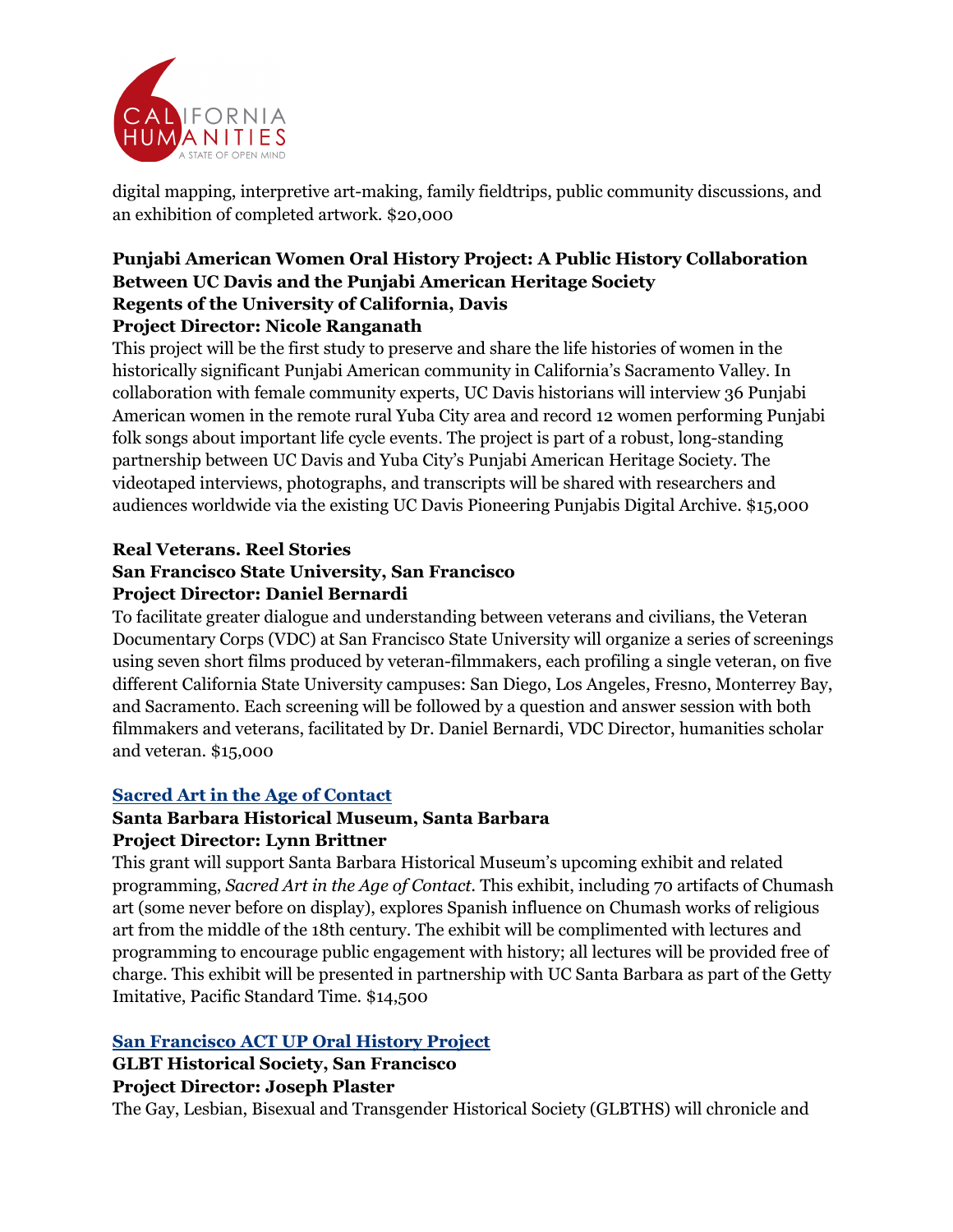

publicize the history of San Francisco's AIDS Coalition to Unleash Power (ACT UP) through a wide scale oral history project; an exhibit incorporating high-quality radio documentary-style "audio portraits," photos, and other materials; a multi-media web-based component; and a series of culminating events offering opportunities for dialogue and debate. Through partnership with a local GLBT youth center, young GLBT people (18-25) will be trained to conduct oral histories as part of the project. \$10,000

# **Something from Nothing: Art and Handcrafted Objects from America's Concentration Camps**

## **The University of San Francisco, San Francisco Project Director: Shirley McGuire**

*Something from Nothing: Art and Handcrafted Objects from America's Concentration Camps,* includes an exhibition, educational materials and tours, and public programs presented by the Thacher Gallery at the University of San Francisco (USF) in collaboration with the National Japanese American Historical Society (NJAHS) from August 21 through November 5, 2017. The exhibit will feature handmade artifacts created by Japanese Americans sent to the American concentration camps during WWII. The two public programs include an expert and survivor panel discussion on social justice and legal issues related to Executive Order 9066, and an arts-focused event featuring poets, writers, and visual artists whose work explores the legacy of the camps. Additionally, the aim is to engage USF's Asian American and first-generation college student communities, the broader San Francisco/Bay Area Japanese American community, the Bay Area arts community, and members of the general public. \$20,000

## **Straight Outta Fresno: From Popping to B-Boying and B-Girling**

# **California State University, Fresno Foundation, Fresno Project Director: James Marshall**

*Straight Outta Fresno: From Popping to B-boying and B-girling* seeks to radically alter the relationship between academia and the general public by creating a new model for how archives are created and how historical knowledge is disseminated. Building on their work from the Fall of 2016, Fresno State historians and graduate and undergraduate students will work with community partners to host four events related to the history of hip hop dance and culture in Fresno from the late 1970s to the early 2000s. \$15,000

## **Visualizing Language: Oaxaca in LA**

# **Library Foundation of Los Angeles, Los Angeles Project Director: Kenneth Brecher**

Between September 2017 and January 2018, the Library Foundation of Los Angeles will present *Visualizing Language: Oaxaca in L.A.*, a visual art exhibition and 50+ public programs celebrating the rich social fabric of Los Angeles through the lens of the city's vibrant Oaxacan community. Project aims are to engage new audiences from immigrant communities with the Library's resources, explore identity and culture as reflected in the Los Angeles's diversity, and